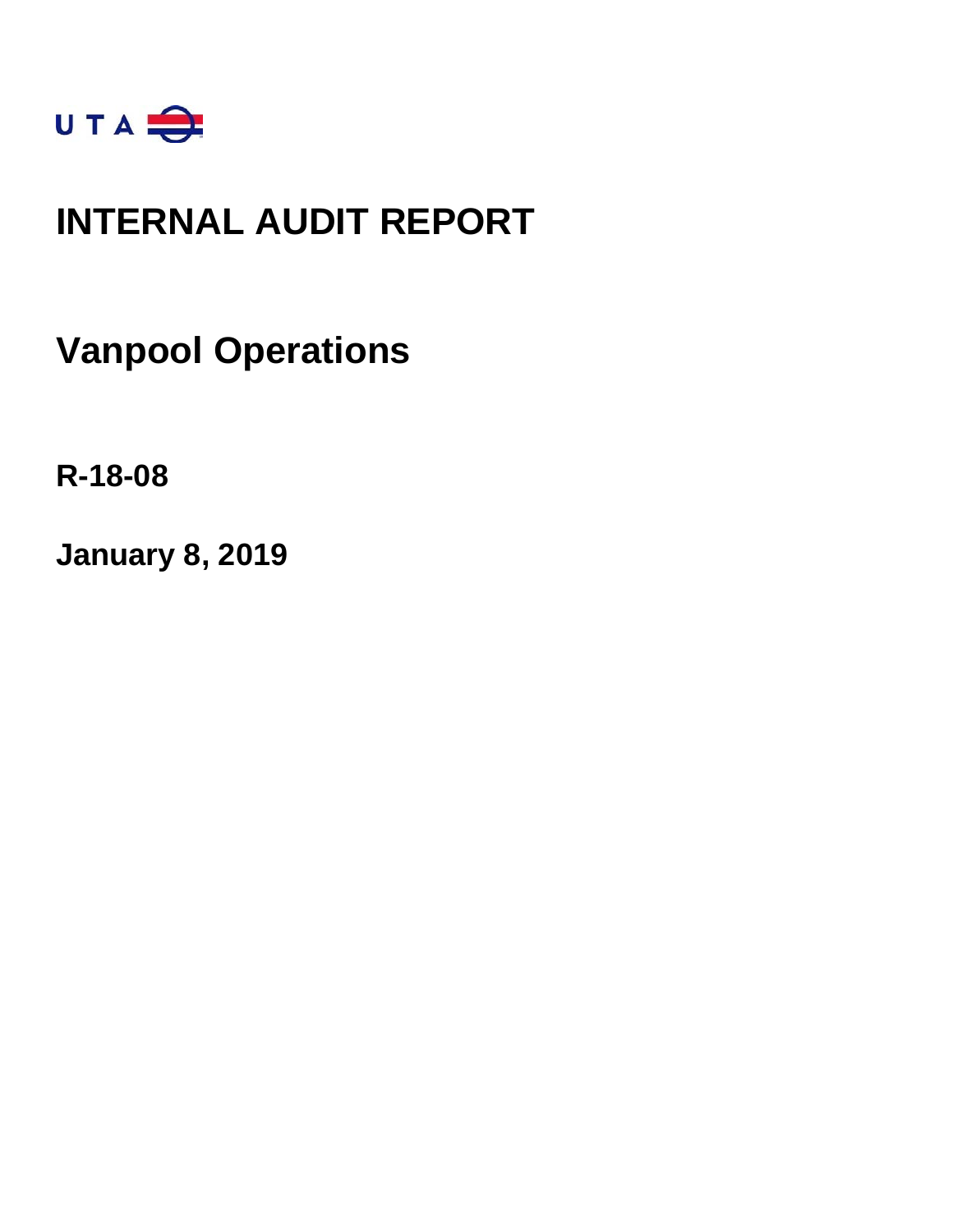#### **Executive Summary**

#### **Introduction**

In conjunction with the Board of Trustees' Audit Committee, Internal Audit (IA) developed a risk-based annual audit plan. All of the audits on the audit plan are conducted in accordance with the International Standards for the Professional Practice of Internal Audit, published by the Institute for Internal Auditors (IIA), and provide several benefits:

- Management's continuous improvement efforts are enhanced
- Compliance is verified and shortfalls are identified so that they can be corrected
- Board of Trustee oversight of governance, control and risk management is strengthened

#### •

All of these benefits contribute toward the Board of Trustees' strategic plan focus areas of:

- Customer Service Improve products, services, accessibility, and mobility
- Leadership and Advocacy Address current and future transportation challenges
- Access to Opportunity Enrich transit access and quality of life
- Strategic Funding Be wise stewards of public resources
- Workplace of the Future Foster dynamic, diverse, and engaged employees

As part of the 2018 audit plan, IA was directed by the Board of Trustees to perform an audit to determine if controls over Vanpool Operations are designed and operating effectively to ensure compliance with federal regulations, state laws, and internal policies and procedures as well as to support the achievement of management objectives. The preliminary stage of the audit was concluded in June 2017 and the final audit was completed in November 2018.

#### **Background and Functional Overview**

UTA's Rideshare Department assists businesses, schools and individuals in finding and using alternate modes of transportation. The program offers a variety of Ridesharing services such as carpool, vanpool and bicycling services. Through community educational efforts the program promotes and offers ridesharing matching services, alternative work hours and telecommuting options. All Rideshare services are measures intended to reduce single occupancy vehicles from Utah's congested highways, improve Utah's air quality and reduce energy consumption.

Vanpool is UTA's most successful and measurable ridesharing service. Vanpool has grown from 93 active groups to 389 active vanpool groups today. Vanpool carries over 14 million passengers a year and UTA vans can be seen traveling up and down the Wasatch Front daily. The Rideshare Department in partnership with many internal and external partners is focused on increasing the number of vanpools operating in the region. The department is also focused on developing and implementing strategies and services which complement and support UTA's transit services and first and last mile strategies.

All aspects of the Rideshare Program are managed in-house with 9 full-time employees (FTE) with the exception of vehicle maintenance. Vehicle maintenance is contracted out to select vendors located throughout UTA's service area. The operations of the program is managed and supported by the Special Services Program Manager and 3 Vanpool Support Specialists (VSS). VSS are tasked with managing customer accounts, day-to-day issues and other program requirements such as the start of, or ending of a vanpool. VSSs also add and remove participants from vanpool rosters, address and resolve customer complaints, ensure driver requirements are met, manage driver training and prepare monthly billing.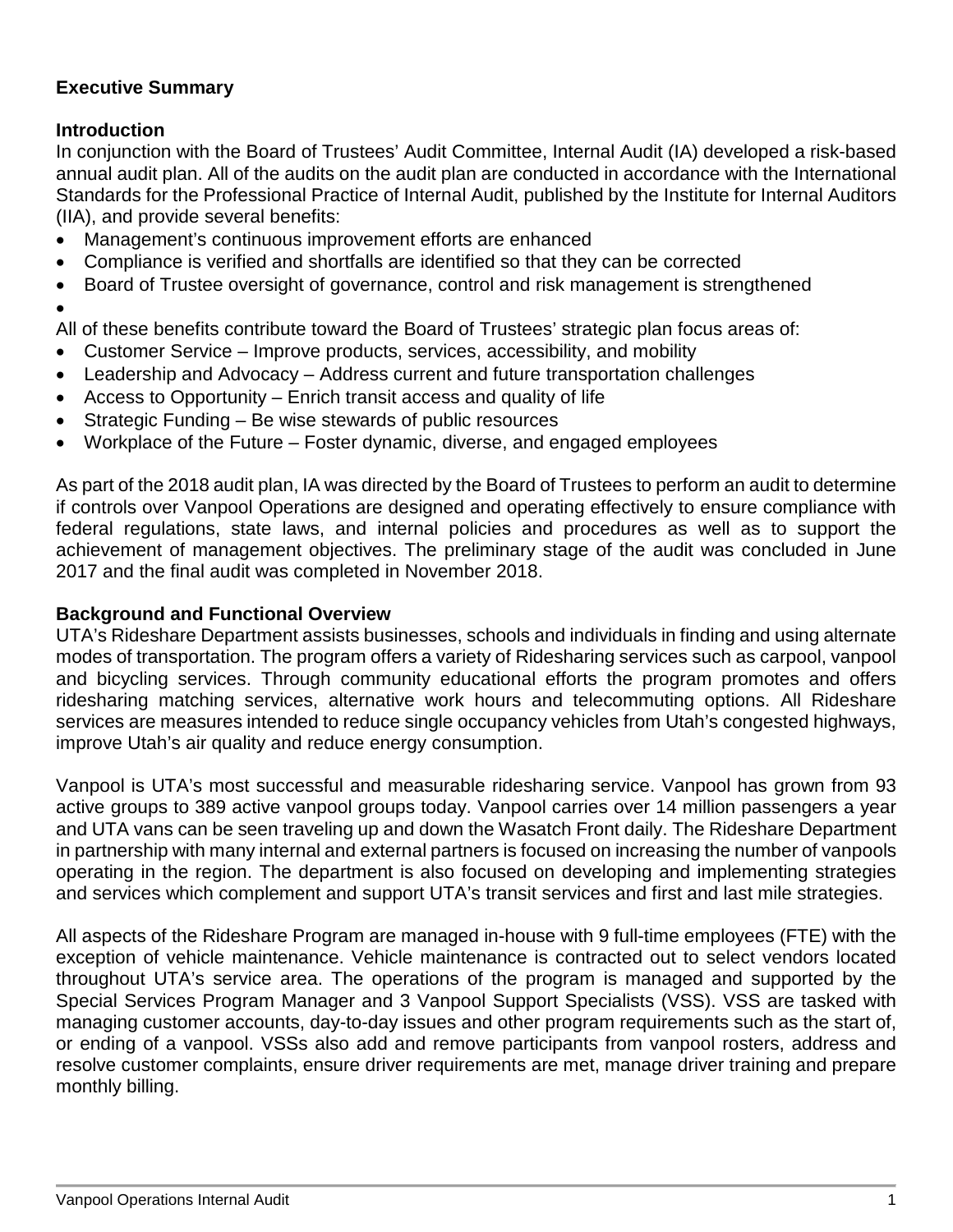Vanpool vehicle maintenance is supported by the Special Services Maintenance Manager who oversees all vanpool maintenance and maintenance staff. Maintenance staff include 2 Vanpool Fleet Supervisors who ensure all maintenance is performed on the vanpool fleet. There are 2 Vanpool Maintenance Specialist who coordinate work with maintenance vendors and assist vanpool groups with vehicle maintenance and vehicle trade outs. There is 1 Vanpool Maintenance Office Specialist who handles all maintenance billing, tracking and other administrative requirements.

The Rideshare program is supported and subsidized by the Wasatch Front Regional Counsel (WFRC) and the Mountainland Association of Governments (MAG). Through these Metropolitan Planning Organizations UTA receives and uses Congestion Mitigation and Air Quality (CMAQ) funds to support the administration of the program and uses funds to purchase expansion vehicles. CMAQ funds are intended to fund transportation projects that improve air quality, a benefit which has long been associated with the Rideshare and vanpooling programs.

Today's operating level of 389 active vanpool groups have made significant contributions to the Wasatch Front region by reducing single occupancy vehicles on Utah's congested highways and by improving air quality.

#### **Objectives and Scope**

The period of the preliminary audit was September 1, 2016, through August 31, 2017 with the completion of the audit work focusing on April 1, 2018 through August 31, 2018.

The primary areas of focus for the Vanpool audit were:

- Accounting and Accounts Receivable Management
- Management Reporting
- Gas Card Administration
- Contracting
- Driver Screening, Training and Monitoring
- Vehicle Management
- Insurance
- Grants Management

Internal audit excluded from the scope of this audit areas such as:

- IT Security
- Gas Card Transaction Analysis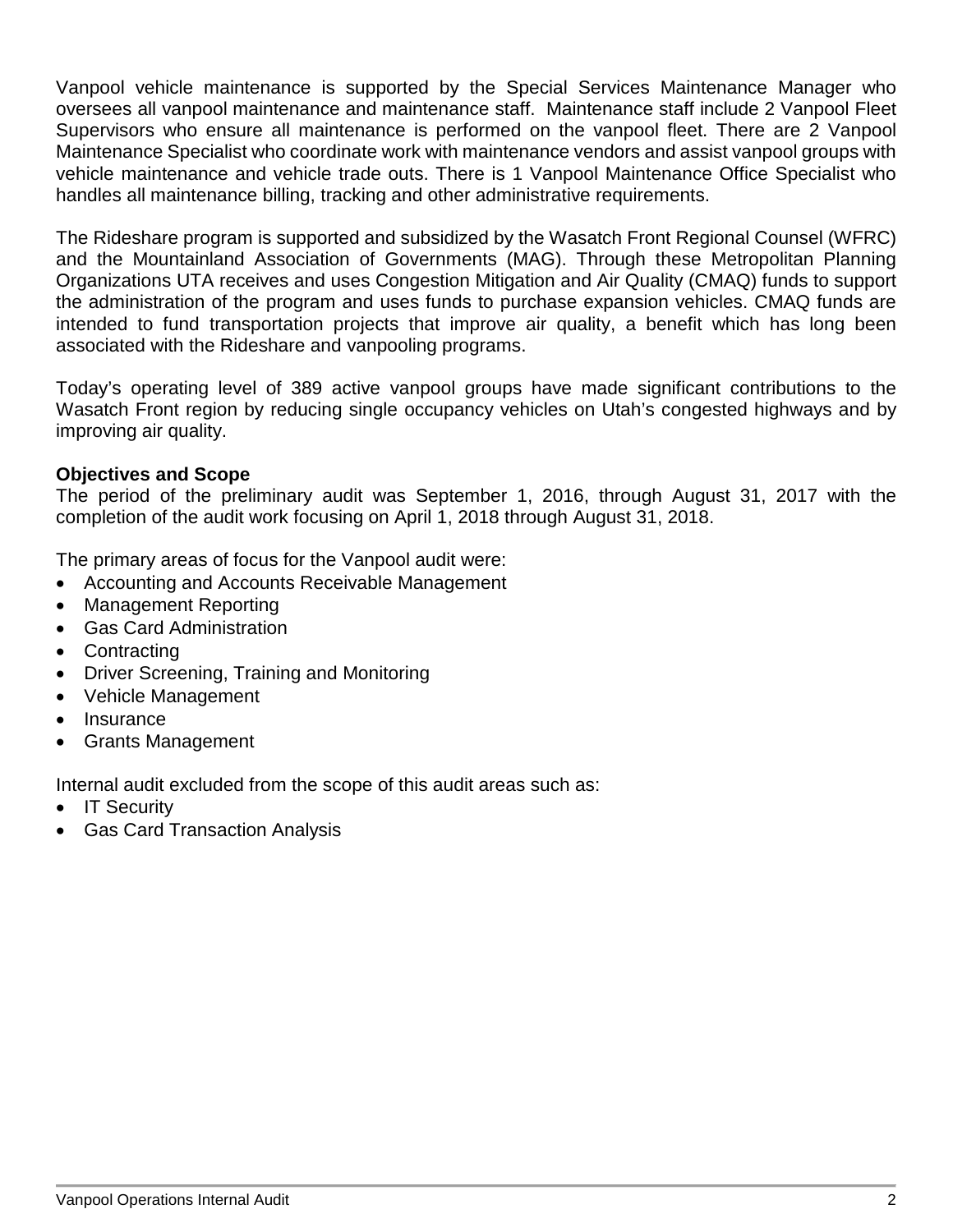#### **Audit Conclusion**

#### **Audit Report Rating\***

Stronger governance has been designed and implemented for Vanpool Operations with the creation and adoption of Standard Operating Procedures (SOPs) regarding accounts receivable, driver training and monitoring, maintenance and tracking of vehicles, and grants management. Development of some SOPs has been put on hold pending implementation of new systems.

Vanpool Management has instituted greater oversight of the monthly customer billing process to help mitigate the risk of inaccuracies, and also allocated resources to perform accounting-related functions such as customer billing. Driver Motor Vehicle records were being monitored more efficiently through the State's online system, which automatically emails any changes to monitored individual's driving records on a monthly basis.

Vanpool Management has acquired new maintenance tracking and monitoring software with installation pending IT support, and had implemented a new driver training program. Additional initiatives included new customer billing software, a new fuel card system, and an application planned to combine information from Vanpool-related complaints, accidents, driver's license records, and driver training records for better driver tracking and monitoring. A request for proposal for vendor maintenance contracts had also been issued.

IA recognizes Vanpool staff's significant progress toward achieving stronger governance and controls while balancing the need for continuous delivery of services with limited resources. IA anticipates that planned improvements will further mitigate Vanpool's inherently high level of risk, strengthen the control environment, and improve the efficiency of operations.

In the interim, risks remain in areas such as the manual billing of customers, driver monitoring, and fuel card monitoring. The overall risk level, as ranked in this report, is in part based on the diligence and knowledge of existing staff. Changes in personnel would increase the likelihood of risks noted in the report.

IA notes that the internal audit procedures did not identify major errors or misuse of Vanpool resources nor is IA aware of any impact of the findings on service provided to Vanpool customers.

While this report details the results of the audit based on limited sample testing, the responsibility for the maintenance of an effective system of internal control and the prevention and detection of irregularities and fraud rests with management.

\*Rating is defined in Appendix 2

Internal Audit would like to thank management and staff for their co-operation and assistance during the audit.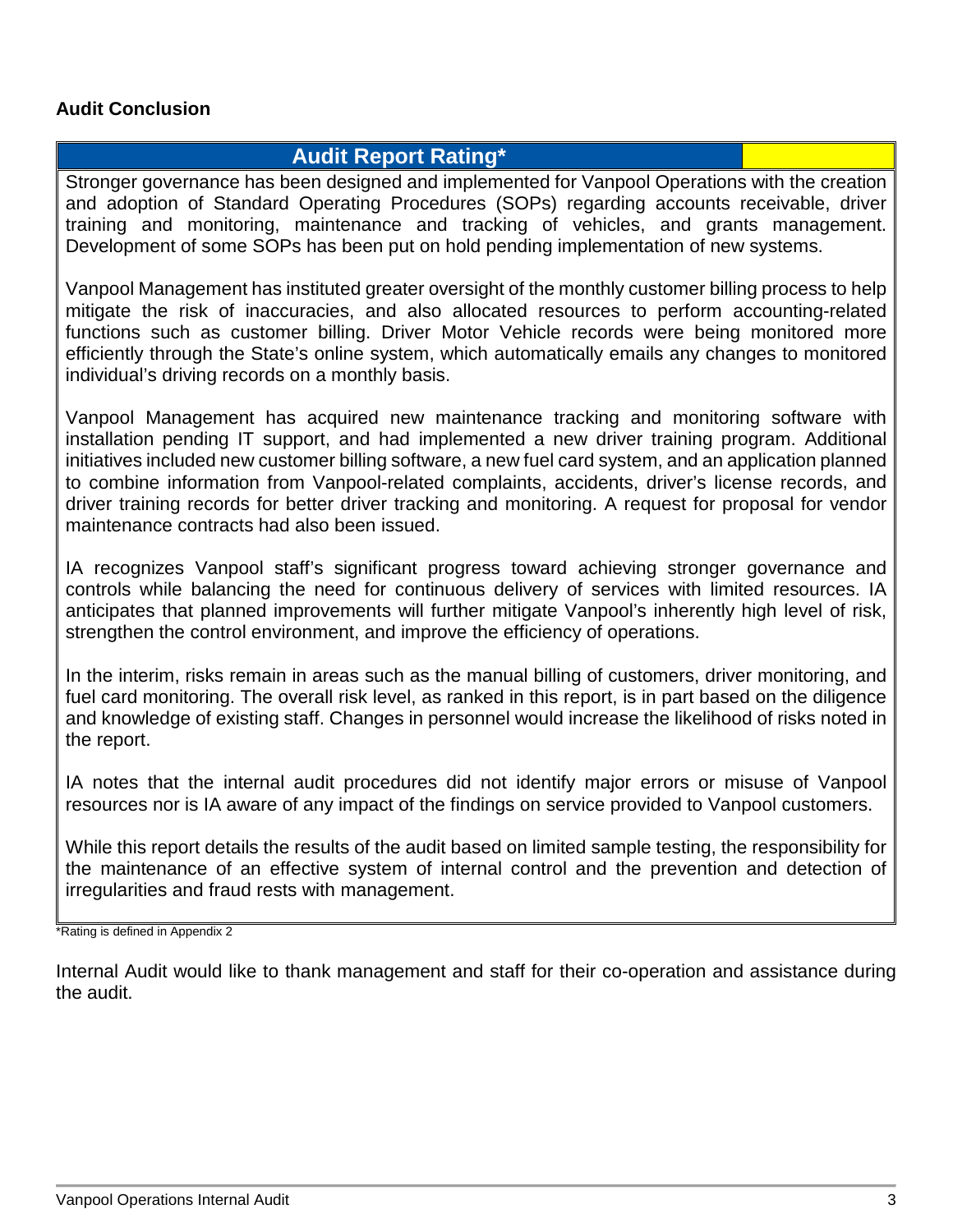### **Table of Contents**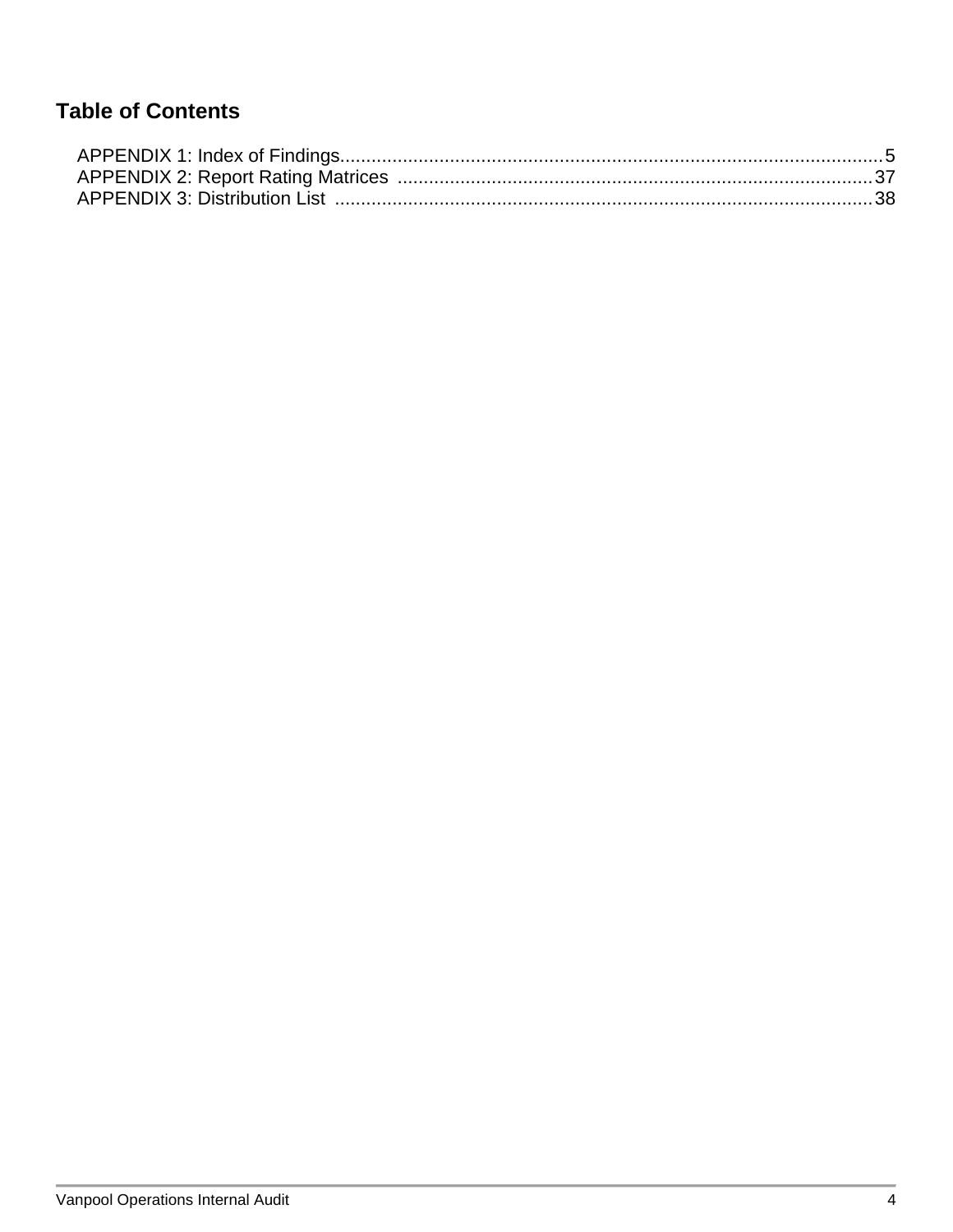### <span id="page-5-0"></span>**Index of Findings**

| $\mathbf{1}$ . |  |
|----------------|--|
| 2.             |  |
| 3.             |  |
| 4.             |  |
| 5.             |  |
| 6.             |  |
| 7.             |  |
| 8.             |  |
| 9.             |  |
|                |  |
|                |  |
|                |  |
|                |  |
|                |  |
|                |  |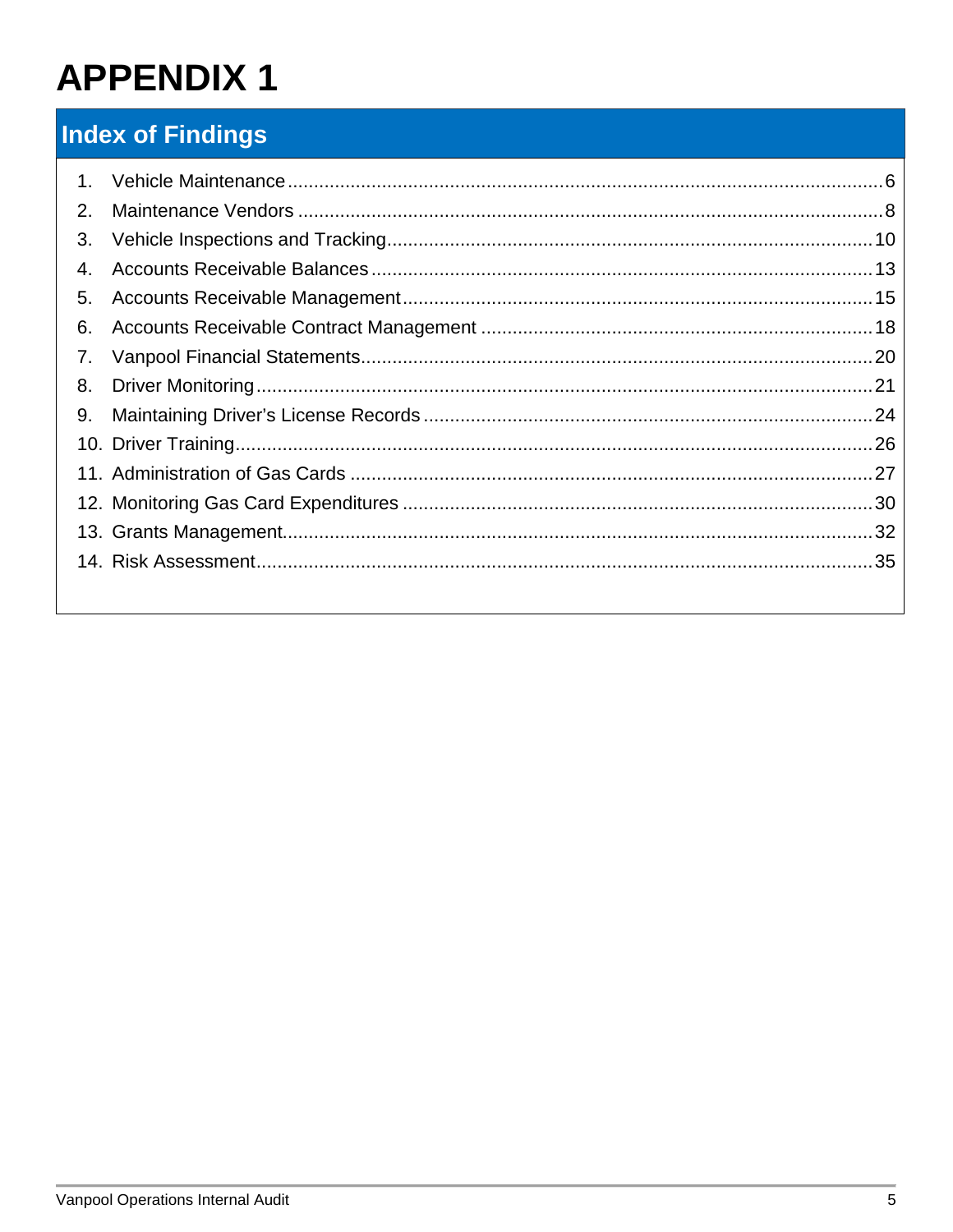### <span id="page-6-0"></span>**1. Vehicle Maintenance**

#### **Preliminary Finding R-17-7-1 High High High**

Criteria:

Preventative maintenance is performed according to schedule.

Condition:

Vanpool maintenance specialists executed reviews of vehicle preventative maintenance histories to ensure that maintenance was being performed according to schedule. However, IA noted the following issues:

- There was no documented process in place to ensure that all vans were reviewed.
- Each Vanpool maintenance specialist performed reviews of vehicles assigned to them at different intervals.
- The preventative maintenance history for 59 (15%) out of 385 vehicles had not been reviewed during the audit period. A sample of 10 out of the 59 revealed 2 (20%) vehicles that had not received the required preventative maintenance in the 8 months preceding the end of the audit period.
- Reviews were performed through a manual process, using Excel spreadsheets.

Root/Cause Analysis:

There were no standard operating procedures (SOP) that documented:

- Required frequency of vehicle maintenance history reviews.
- Required follow-up for vans that have not received preventative maintenance on time.
- Ensuring that maintenance history reviews are performed on all active vehicles.
- Supervisory oversight and review of the maintenance history review process.

Effect:

In the event that key staff leave the employment of UTA without processes being documented, vans may be poorly maintained. Riders may be subject to more frequent break downs and Vanpool may incur increased and unexpected repair costs. Accidents may also be more likely to occur.

#### Recommendations

- Vanpool should research further automation and streamlining of the vehicle maintenance review process.
- The maintenance history of all vehicles should be reviewed.
- An SOP for Vanpool maintenance should be developed that includes the required frequency of vehicle maintenance and vehicle maintenance history reviews, procedures to ensure all vans are reviewed, and required past-due maintenance follow up.
- Monitoring reports or other tracking mechanisms should be developed for management review and oversight of compliance with the standards developed. The management review should be documented and incorporated into the developed SOP.

| Management Agreement | Owner                            | <b>Target Completion Date</b> |
|----------------------|----------------------------------|-------------------------------|
| Yes                  | Special Services Program Manager | April 30, 2018                |
|                      | and Manager of Maintenance       |                               |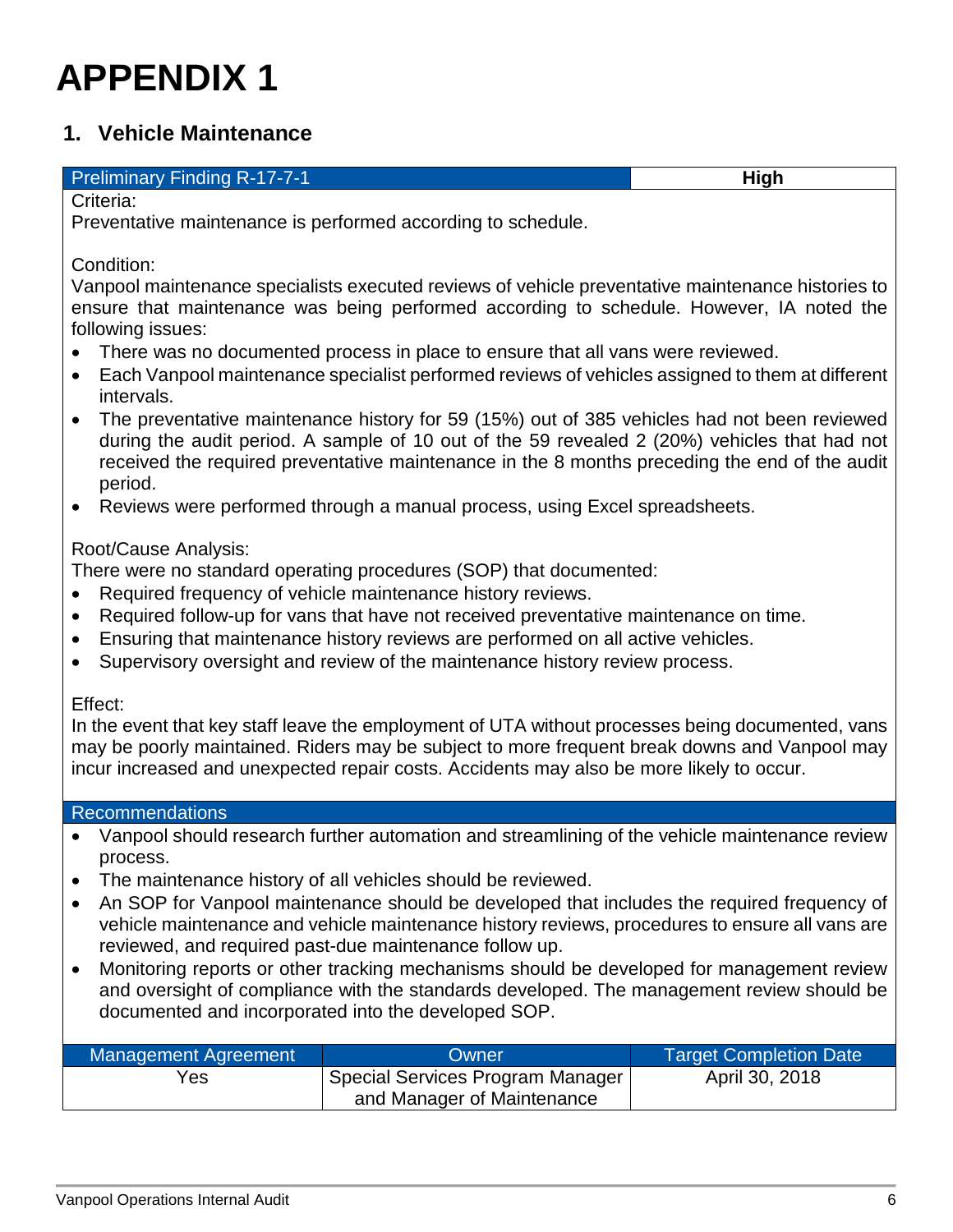The Vanpool team will review the workflow process and develop a formal maintenance plan and/or SOP for the preventive maintenance of all Vanpool vehicles including management oversight of the process. The Vanpool team will also work with the IT department to identify opportunities to improve the existing Vanpool maintenance software to include automated features of the maintenance review processes. The team will also alternatively identify alternative opportunities to purchase maintenance modules for existing RidePRO software which may also be used to track and monitor vehicle maintenance.

Final Status **High**

Vanpool Management created and implemented SOP No. E.04.07.01-4.01S, "Scheduled PM Inspections and Repairs Vanpool" as well as SOP No. E.04.07.01-4.02S, "Maintain State of Good Repair Fleet." The SOPs provided guidance regarding performance of preventative maintenance and other repairs as well as vehicle history reviews. However, there were no requirements noted regarding:

- Procedures for ensuring all vans are reviewed
- Required frequency of vehicle history reviews
- Required follow-up on past due maintenance
- Management reports or documented management review of controls over vehicle maintenance

Vanpool Management has acquired the maintenance module of the Vanpool software, RidePRO. The software included features such as, tracking and reporting on vehicle maintenance, an audit trail and access controls over removing vehicle records, and reminders for past due maintenance. However, pending implementation of the new software, Vehicle Maintenance history reviews continued to be performed manually using Excel files and related risks remain elevated, including the risk that the maintenance history for all vans may not be reviewed.

Recommendations:

- SOPs should be reviewed and modified to include guidance regarding the areas listed above
- Vanpool Management should continue efforts to automate and streamline vehicle maintenance monitoring and reporting
- Controls should be designed and implemented to ensure that all van maintenance is reviewed and that there is management oversight of the process

| Management Agreement | <b>Owner</b>                     | <b>Target Completion Date</b> |
|----------------------|----------------------------------|-------------------------------|
| Yes                  | Coordinated Mobility Manager and | January 31, 2019              |
|                      | Manager of Maintenance           |                               |

#### Maintenance response:

Vanpool maintenance has updated the "Maintain State of Good Repair (SGR) of Fleet SOP". The SOP now states: "All vans will have vehicle histories performed at least twice a year to verify that maintenance is being performed properly. If any issues are discovered they will be addressed as soon as possible. All histories completed and issues found are reported to the Vanpool Maintenance Supervisor.

We are ready to implement the new automated maintenance program with the assistance of IT. This system will mitigate the risk identified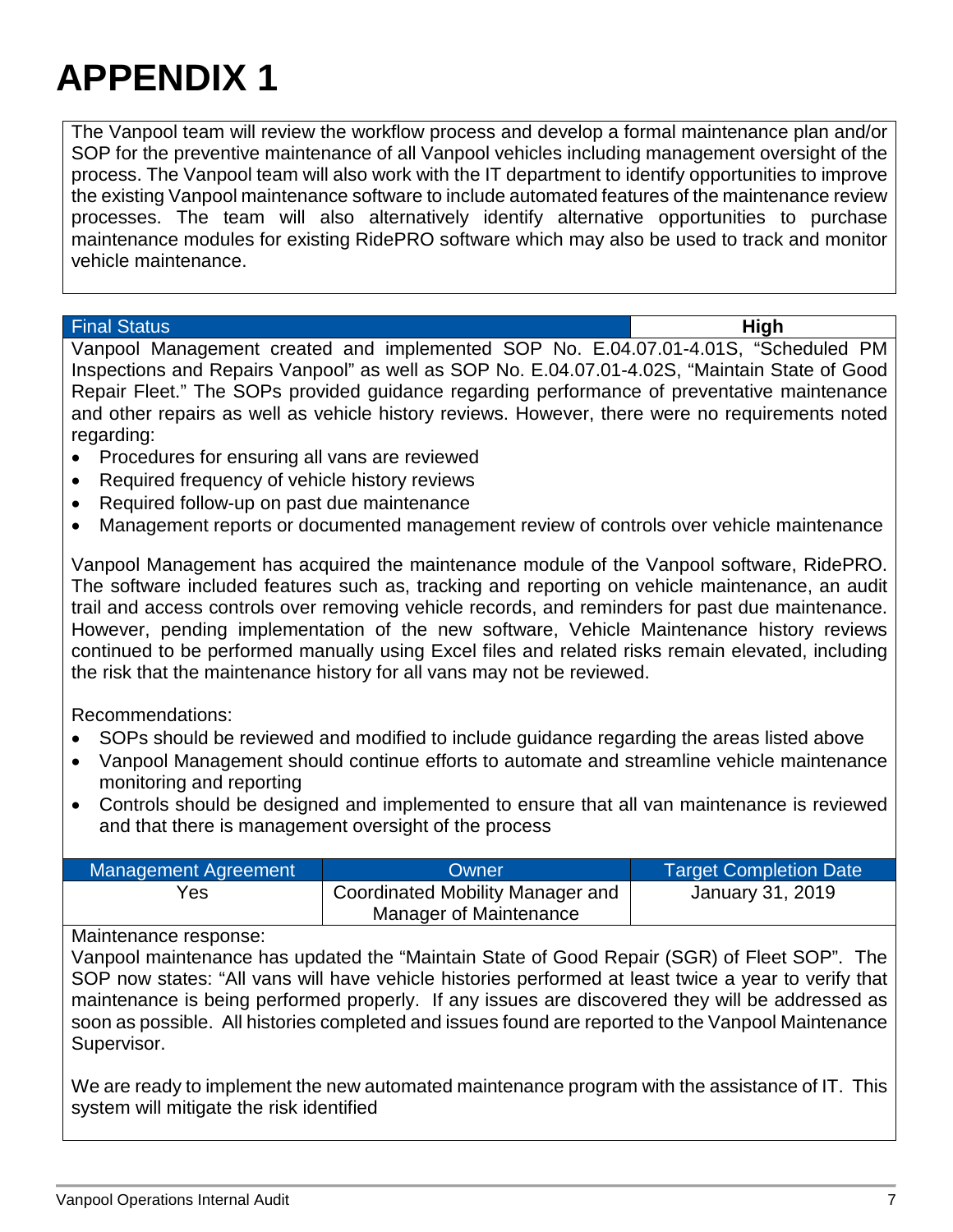### <span id="page-8-0"></span>**2. Maintenance Vendors**

#### **Preliminary Finding R-17-7-2 Medium Medium**

Criteria:

Preferred vendors are used for maintenance and the List of Preferred Vendors is communicated to relevant Vanpool users.

Condition:

The following issues were identified during the audit:

- Communication of the Preferred Vendors List with Vanpool users was not documented and the requirement to use preferred vendors was not included in the Vanpool Participation Agreement.
- Even though management asserted preferred vendors would contact maintenance when costs exceed thresholds, the thresholds were not documented or communicated to preferred vendors in writing. In addition, approval of amounts over that threshold by Vanpool staff was not documented.
- IA tested 25 vendor invoices and found 3 (12%) where a preferred vendor was not used. Vanpool maintenance staff stated UTA requirements were reviewed with vendors that were not on the Preferred Vendor List. However, there was no documentation of such agreements.
- IA tested all maintenance invoices during the audit period for potential duplicates using the vendor name, van number and dollar amount of the transaction. One charge was detected as a potential duplicate that had not been followed up on by Vanpool staff.

#### Root/Cause Analysis:

No SOP that documents how to engage vendors for Vanpool maintenance and repairs including:

- Agreements for best price
- Cost thresholds requiring preauthorization
- Minimum standards of service
- Minimum standards of documentation

#### Effect:

Should key Vanpool staff leave the employment of UTA, without established agreements in place for vendors, it is more difficult to ensure best prices and minimum levels of service. There is also an increased risk of unauthorized or overpriced repairs.

#### Recommendations

- An SOP should be developed that documents how to engage vendors for Vanpool maintenance and repairs, including ensuring best pricing, minimum levels of service, required documentation, and cost thresholds for preauthorization requirements.
- Monitoring reports or other tracking mechanisms should be implemented to ensure documented management review and oversight of compliance with the standards developed and that the oversight process be incorporated in the SOP developed.

| <b>Management Agreement</b> | Owner                            | <b>Target Completion Date</b> |
|-----------------------------|----------------------------------|-------------------------------|
| Yes                         | Special Services Program Manager | April 30, 2018                |
|                             | and Manager of Maintenance       |                               |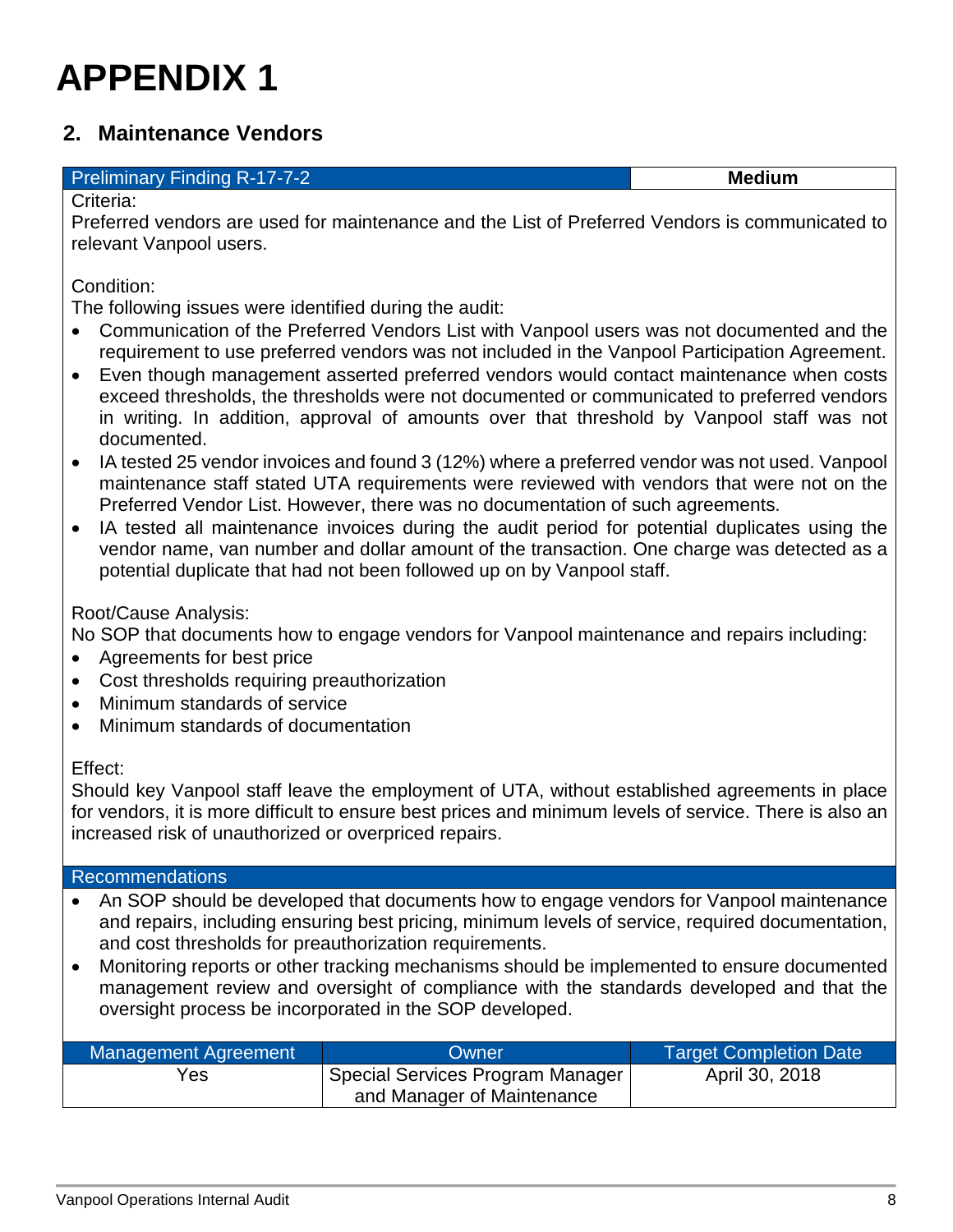Given the large service area for Vanpool customers, it can sometime be difficult to find preferred vendors who agree to perform the service at discounted rates. In addition, some customers may not have access to the preferred vendors and will need to contact UTA about other possible vendors. In certain situations, maintenance vendor exceptions can save UTA money and provide a better experience for the customer.

The Vanpool department maintains an updated preferred vendor list on the Vanpool website for all customers to access. UTA's updated Vanpool operations manual (to be released in 2017) does require customers to use preferred maintenance vendors. Additional information regarding preferred maintenance vendor exceptions will be included in the Vanpool operations manual prior to release. The current and new Vanpool participant agreements require vanpools to be maintained in accordance with the Vanpool operations manual.

The Vanpool team will review the process for identifying and selecting preferred maintenance vendors and the use of non-preferred maintenance vendors. This will also including identifying opportunities for developing purchase orders or contacts with the maintenance vendors and the development of an SOP identifying tracking mechanisms and management oversight of the process.

#### Final Status **Medium**

Vanpool Management created and implemented SOP E.04.07.01, Vendor Selection/ Expectations. The policy includes guidance on minimum levels of service and requirements for preauthorization of services. IA noted that the SOP did not include guidance regarding the following:

- Monitoring reports or other tracking mechanisms to ensure billing accuracy and policy compliance
- How the monthly invoice review process should be documented

Vanpool Management also created and implemented a Vendor Guide for use by preferred maintenance vendors. The Vendor Guide instructs vendors to "follow contract pricing for all services." However, vendor contracts were not in place at the time of the audit although an RFP had been issued. The risk of not obtaining best pricing remains elevated.

Vendors were instructed to obtain preauthorization for all unscheduled maintenance from UTA maintenance staff and to cite the name of the authorizing individual on the invoice submitted. However, the risk exists that the vendor could cite the employee's name without obtaining the authorization. Therefore the control design was not considered effective. In addition, no controls were in place to ensure vanpool participants used preferred vendors or obtained documented authorization for any exceptions.

Recommendations:

- SOPs should be reviewed and modified to include guidance regarding the areas listed above
- Vanpool should continue to pursue contracts for vehicle maintenance providers
- Responsible Vanpool staff should consider documenting their authorization to vendors or vanpool participants (as applicable) through an email or log entry at the time preauthorization is given
- Vanpool staff responsible for processing invoices should compare what was authorized to what was invoiced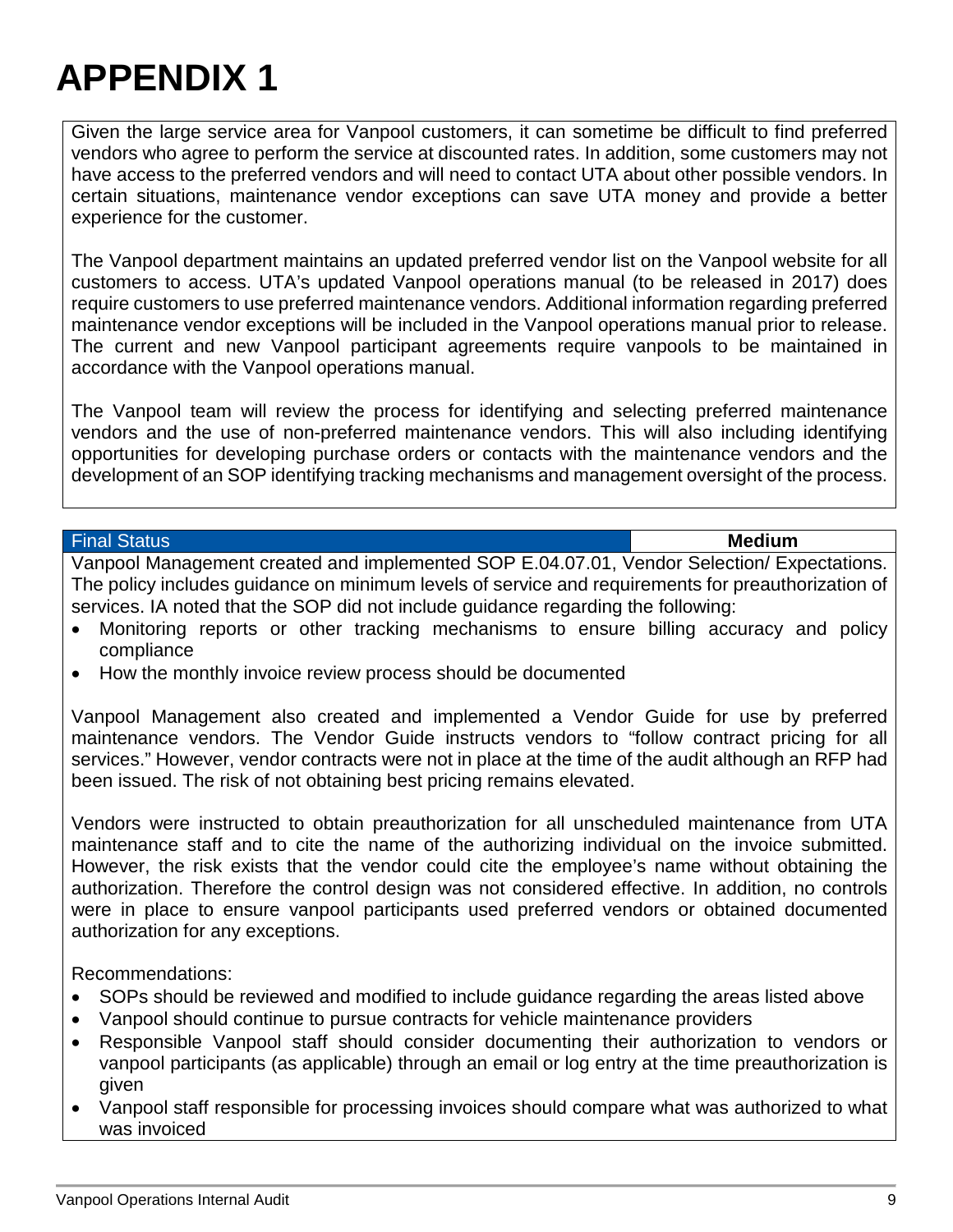| Management Agreement | Owner                            | Target Completion Date |
|----------------------|----------------------------------|------------------------|
| Yes                  | Coordinated Mobility Manager and | January 31, 2019       |
|                      | Manager of Maintenance           |                        |

Maintenance response:

- We are going through the process of selecting vendors with purchasing, we are going through the RFP process.
- We will consider documenting authorization to vendors however at this time we will continue to follow our process as written in our Vendor Selection/Expectations SOP due to staffing constraints. Management will consider a practical control to address the risk.
	- SOPs will be reviewed and modified to include governance regarding the following:
	- o Monitoring reports or other tracking mechanisms to ensure billing accuracy and policy compliance
	- o How the monthly invoice review process should be documented

### <span id="page-10-0"></span>**3. Vehicle Inspections and Tracking**

#### **Preliminary Finding R-17-7-3 High High High**

Criteria:

Executive Limitations Policy No. 2.2.1 "Asset Protection," states, *"Assets of the Utah Transit Authority shall not be unprotected, inadequately maintained, or unnecessarily risked." Accordingly, the General Manager shall not:*

*1. Fail to protect against:*

- *a. Property and casualty losses;*
- *b. Public officials' errors and omissions and fiduciary liability;*
- *c. Theft and fraud;*
- *d. Loss of value, appearance, and utility of assets; and*
- *e. Loss of or significant damage to intellectual property, systems, and records essential to the well-being of the Authority."*

Condition:

UTA vehicles are owned by UTA but used by outside parties. In order to ensure vehicles remain in a good condition, UTA reserves the right to do site inspections. In the event that UTA has to retrieve the vehicles, another vehicle would be delivered to the driver. When vans need to be retired from Vanpool, they are transferred to the Bus Vehicle Maintenance Supervisor for use in another department, sale or disposal. The audit identified the following vehicle tracking issues:

- The movement of vehicles into and out of inventory was not reconciled to ensure the accuracy and completeness of vans on record.
- Management maintained a record of all Vanpool vehicles using an Excel file. Due to the inherent limitations of Excel, vehicles were added, changed, and/or deleted without an audit trail of when the change was made or the person that performed it.
- Although some site visit inspections of vans did occur, there was no standard for when or how often they should be performed. Additionally, there was no monitoring to ensure inspections occurred.
- When vans were exchanged with drivers, no signature was required from the person receiving the UTA vehicle. IA identified 53 vans delivered to drivers during the audit period and randomly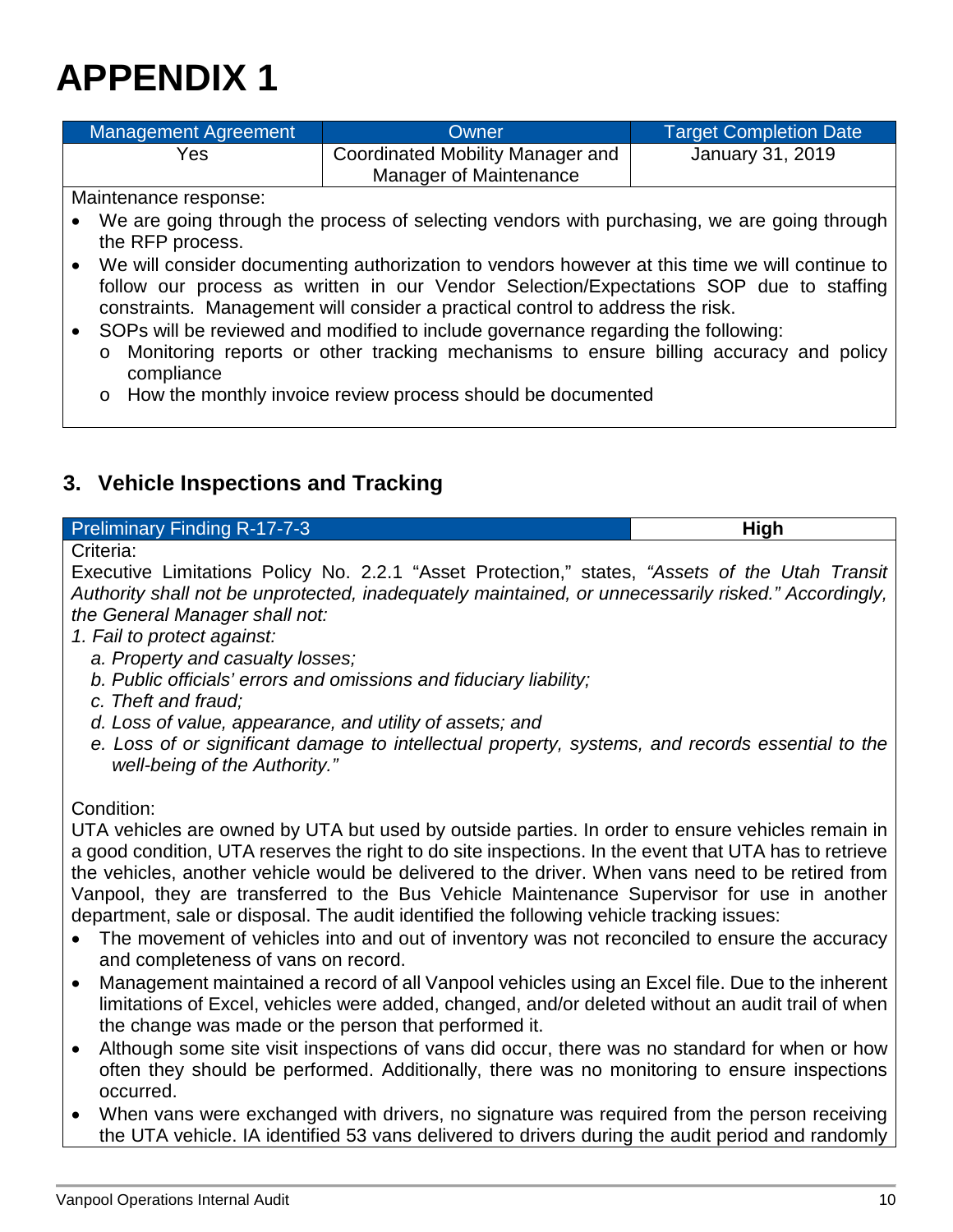selected 6 for review. For 1 (17%) of the 6 vans, no disposition form was on file. For 2 (33%) of the 6 vans, there was no driver's signature on the disposition form.

- No signature was required for vans retired from Vanpool operations and transferred to the Bus Vehicle Maintenance Supervisor for use in another department, sale or disposal. IA found that:
	- o According to the April Van Inventory Master List, 10 vehicles were removed from Vanpool that were reassigned to another UTA location during the audit period, of which 2 (20%) were not included on the Bus Vehicle Maintenance Supervisor's vehicle list.
	- o There were 47 vehicles removed from Vanpool that were retired or totaled during the audit period, according to the April Van Inventory Master List. IA found 4 (9%) that were not included on the Bus Vehicle Maintenance Supervisor's vehicle list. In addition, no vehicle disposal form was on file to document the vehicle's transfer.
	- o Finally, IA found one vehicle on the April Van Inventory Master List that was not updated to reflect its movement out of Vanpool operations.
- Responsibility for vans left at preferred vendor locations for use as loaner vehicles was not documented.
- Van disposals are not accounted for until the end of the year. With respect to the lack of a reconciliation of van inventory there is additional risk that a van disposed of is not completely and accurately accounted for within the financial system.
- For vans leased by UTA there is no process to identify when a leased van is disposed of and what actions need to be taken with respect to the lease agreement.

Considering the abovementioned anomalies, the requirements for tracking, inspecting, transferring and retiring vehicles were not consistently applied.

#### Root/Cause Analysis:

There was no SOP that guides responsible parties in requirements for vehicle inspections and tracking, including appropriate documentation and review to maintain an adequate audit trail. Not all vans are physically accessible for inspection, such as vans parked at secured locations. In addition, there was no SOP regarding required steps for issuing, retiring or transferring vehicles to another individual, department or location.

#### Effect:

When documentation of vehicle movement is not adequate, vans are more likely to become lost or stolen. In addition, vehicles are more likely to be stored, maintained or used inappropriately when they are not subject to inspections.

#### Recommendations

- Vanpool management should research further automation of vehicle tracking information that includes an audit trail whenever changes are made to vehicle records.
- Documentation should be maintained of all vehicle transfers into and out of Vanpool, including acknowledging signatures, whenever possible.
- A reconciliation of vehicle inventory should be performed at least annually that includes beginning inventory, purchases, disposals, and ending inventories and that an independent, documented review of the reconciliation and related documentation be performed.
- An SOP should be developed that documents required vehicle inspections, vehicle tracking, reconciliations, appropriate documentation and independent review.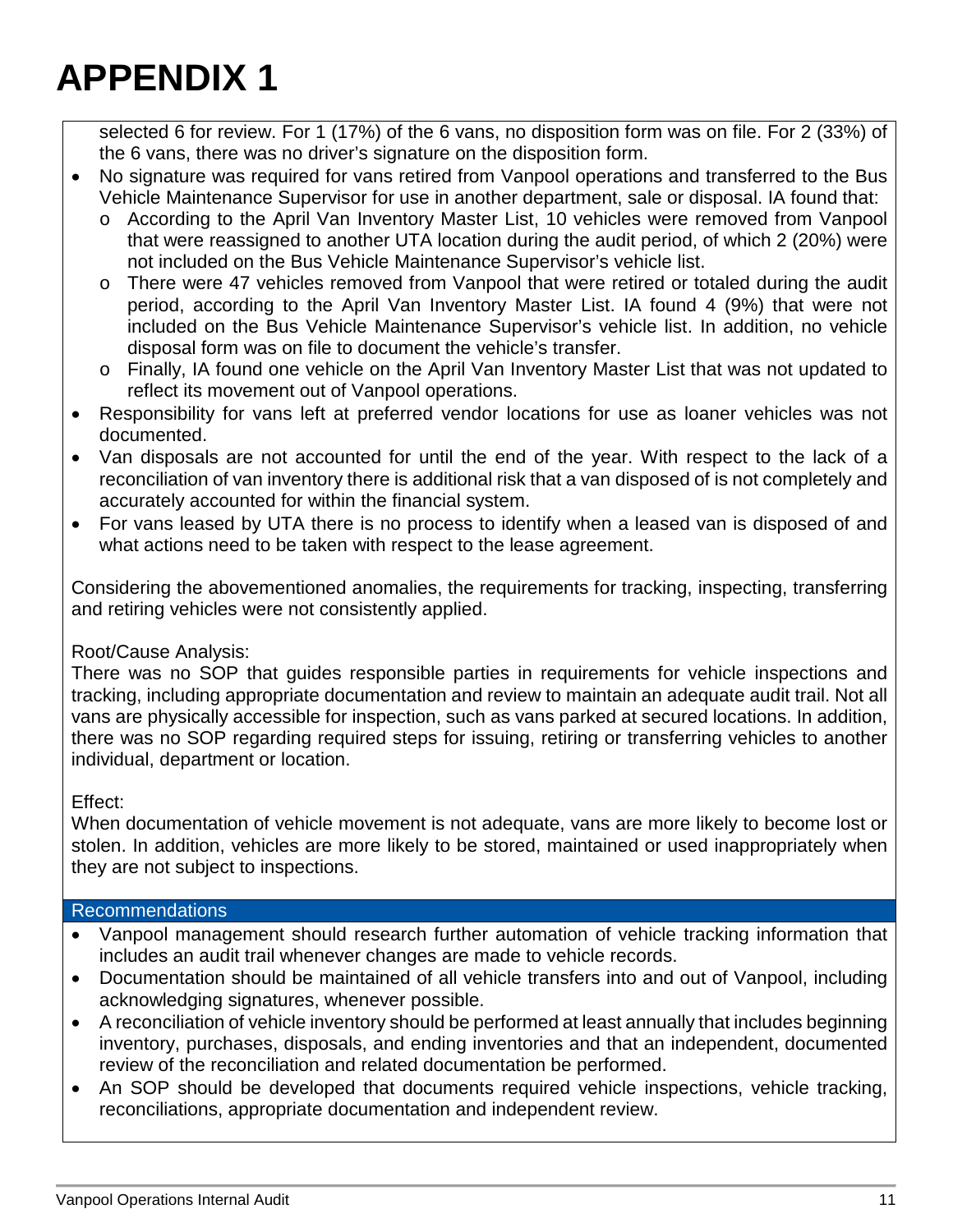| Management Agreement | Owner                            | <b>Target Completion Date</b> |
|----------------------|----------------------------------|-------------------------------|
| Yes                  | Special Services Program Manager | April 30, 2018                |
|                      | and Manager of Maintenance       |                               |

The Vanpool team will review the existing process for the transferring/assignment of vehicles between customers, vendors and internal UTA departments. This includes improving processes and identifying other opportunities for the use of technology and possible automation of the process. The team will also develop an SOP which includes an annual reconciliation of vehicle inventory, independent review, and implementing and use of forms or other methods to document the transfer of vehicles and other department assets.

#### Final Status **Medium**

Vanpool Management created and implemented SOP No. E.04.07.01-4.03S, Vanpool Vehicle Asset Location Status. The policy requires that the location and status of vehicles be tracked in Vanpool software and that a vehicle disposition form accompany vehicle transfers to and from a vendor. However, the SOP did not include:

- Requirements for an annual reconciliation of vehicles
- Individuals responsible for maintaining accurate vehicle locations
- Requirements for onsite inspection of vehicles
- Independent review and approval of vehicle inventories and onsite inspections

IA noted during the preliminary assessment that there were no SOPs regarding disposal procedures for leased vehicles. A draft revision of Corporate Policy 2.1.2, Asset Disposal, has been completed to include requirements that Accounting determine disposition requirements, such as a lien release for leased vehicles, prior to disposal. The draft policy was pending approval. Once approval is received, the Comptroller indicated that related Accounting Policies and Procedures will be revised.

As mentioned in Finding 1, the maintenance module of the Vanpool software RidePRO, has been acquired but was not implemented during the audit period. The software includes features such as vehicle tracking and reporting. However, pending the software implementation, vehicle tracking was done manually using Excel and related risks remain. IA also noted that no reconciliation of vehicles was performed to help ensure the accuracy and completeness of the van fleet inventory.

As described in SOP No. E.04.07.01-4.03S, Vanpool Vehicle Asset Location Status, Vanpool uses vehicle disposition forms to document transfers of vans. IA selected a haphazard sample of 8 vehicles that were transferred during the audit period and requested the related disposition form for review. No disposition form was on file for 2 of the 8 vans, which had been placed at maintenance vendor locations for use as loaner vehicles. For 4 of the remaining 6 vans, the disposition forms were not signed by the receiving or transferring individual. Recommendations:

- SOPs should be reviewed and modified to include guidance regarding the areas listed above
- Once VPC approval for the new Asset Disposal Corporate policy has been received, Accounting should revise and update the related Accounting SOP to ensure consistency between the two documents and proper handling of leased asset disposal
- Vanpool Management should continue with efforts to automate and streamline vehicle tracking and reporting and a reconciliation of vehicles should be performed on a periodic basis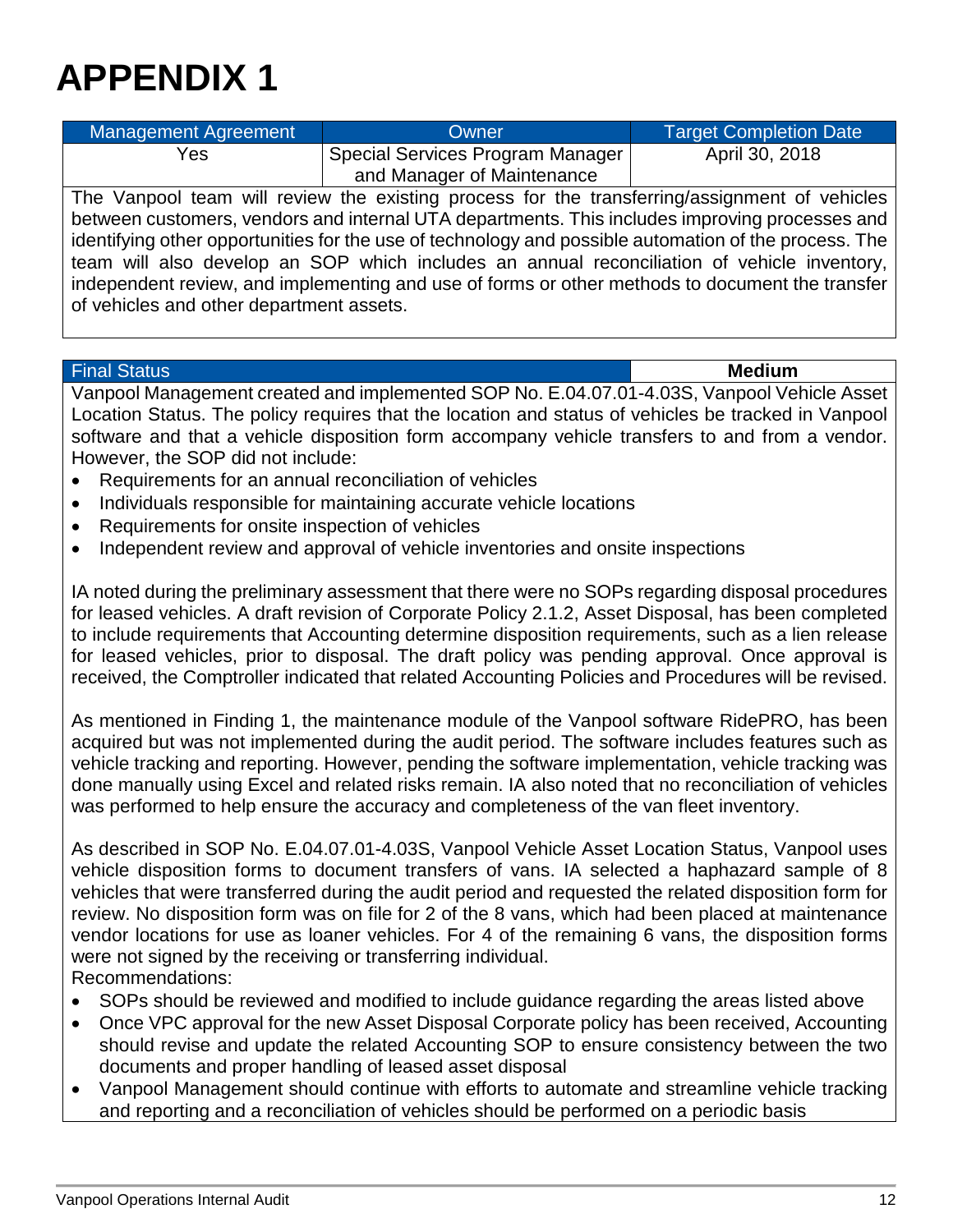• Vehicle disposition forms should be completed and signatures acknowledging the transfer of custody be obtained

| Management Agreement | Owner                                                                       | <b>Target Completion Date</b> |
|----------------------|-----------------------------------------------------------------------------|-------------------------------|
| Yes                  | Coordinated Mobility Manager,<br>Manager of Maintenance, and<br>Comptroller | January 31, 2019              |

Maintenance portion:

Maintenance has updated the Vanpool Vehicle Asset Location/Status SOP, it now states: "The Vanpool Maintenance Supervisor will perform an audit of the vehicle list every change day, any updates to the fleet will be given to the Maintenance System ERP Admin who will update the ERP System.

We are still in the process of implementing our new vehicle maintenance program.

As for what our SOP does not include "Requirements for onsite inspection of vehicles", Vanpool does not have enough staff to perform an annual physical check of each vehicle, we rely heavily on our Vendors to be our "eyes and ears". Vanpool staff commits to physically check a minimum of 10% of the fleet until staffing levels increase to complete additional physical checks of the vehicles, at which time the inspection level will be modified. The requirement will be added to the SOP.

We agree that all Disposition forms should be signed, we are enforcing this process with vendors and others within UTA that receive a vehicle from us.

Accounting's Portion:

The new disposal policy has been approved in November 2018, and accounting will be introducing a new capital asset policy in January 2019 that address lease tracking outside of the disposal policy's new requirements related to disposal of leased vehicles. The departmental SOP related to what our accountant looks at for lease and granted disposal will be updated by the end of December 2018.

### <span id="page-13-0"></span>**4. Accounts Receivable Balances**

#### **Preliminary Finding R-17-7-4 High High High**

Criteria:

Accounts Receivable legacy credit and debit balances are required to be monitored and resolved in a timely manner. Payments are required to be recorded to the correct account and, if applicable, amounts owed to customers refunded or transferred to the State Treasurer in accordance with State statute. Uncollectable balances are required to be written off.

The abovementioned is required in accordance with the following standards:

- Utah Unclaimed Property Act (Utah State Code Title 67 Chapter 4a)
- Generally Accepted Accounting Principles (GAAP)
- Executive Limitations Policy No. 2.3.2 (requiring adherence to GAAP)

#### Condition:

The Vanpool "Non XPB Accounts Receivable" report was inspected, which showed 280 legacy accounts with outstanding credit and debit balances, with a cumulative credit balance of \$90,462.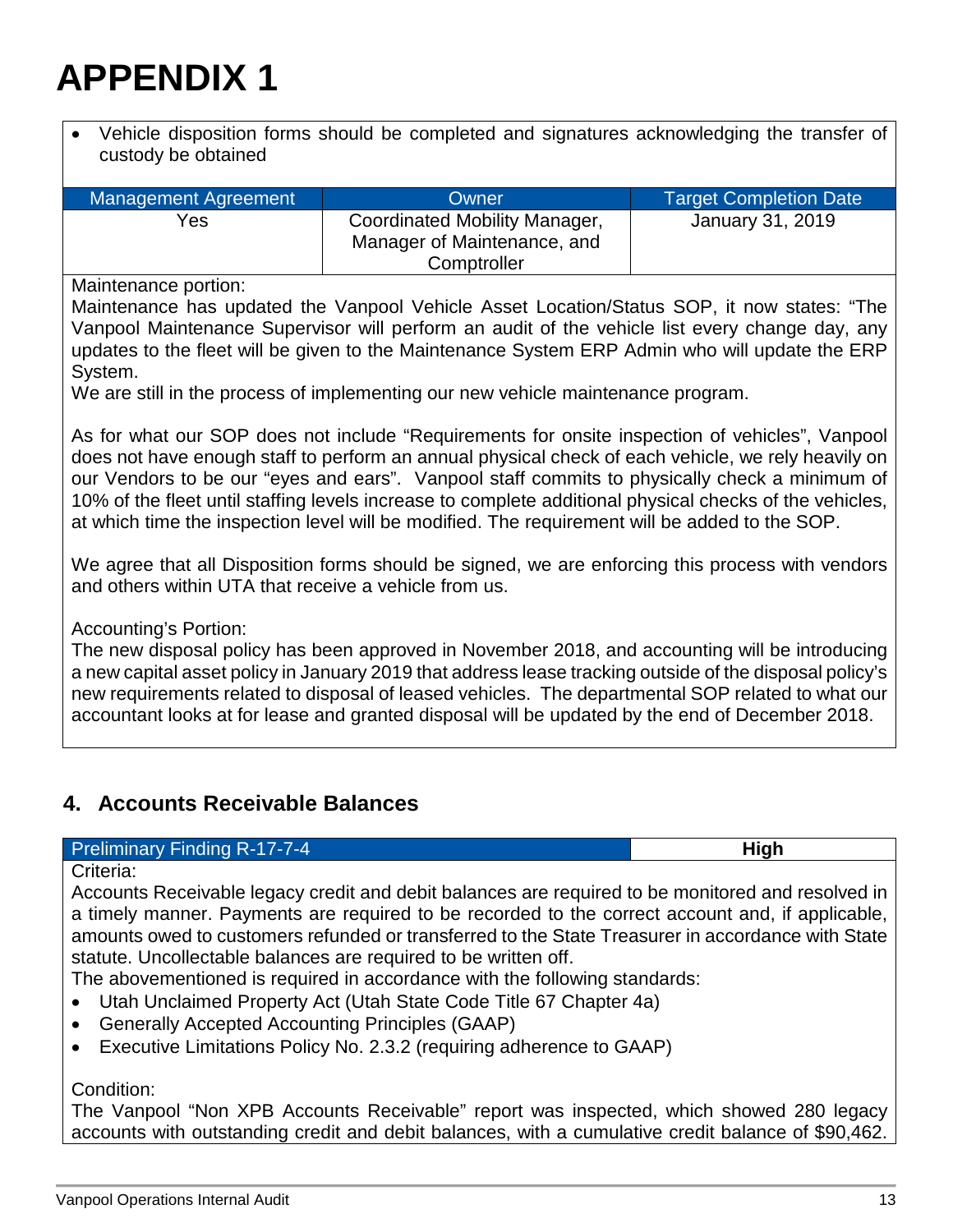These accounts were not listed on the monthly aging report prepared by the Accounts Payable-Receivable Coordinator (AP/AR Coordinator) and were not the subject of any ongoing collection or reconciliation efforts.

Root/Cause Analysis:

The majority of credit balances, by dollar amount, are Federal Government employees and may be the result of excess TRANServe Benefit funds paid to UTA. They may also be the result of accounting errors.

Effect:

UTA may be subject to fines and legal penalties and/or poor public perception when accounts are not handled appropriately.

| Recommendations                                                                             |
|---------------------------------------------------------------------------------------------|
| Vanpool management should work with accounting to research the source and proper resolution |
| of stale Accounts Receivable credit and debit balances, and come to a final resolution.     |

• An SOP should be developed that documents requirements for accurate and timely handling of Vanpool debit and credit accounts receivable balances.

| Management Agreement | Owner                            | <b>Target Completion Date</b> |
|----------------------|----------------------------------|-------------------------------|
| Yes                  | Special Services Program Manager | April 30, 2018                |
|                      | and Acting Comptroller           |                               |

This has been a long standing issue in the Vanpool department as the majority of customers use the Federal Transit Benefit to pay for their Vanpool fares. Former billing procedures have provided no ability to identify which individual accounts and who the overpaid funds belong to. The Vanpool and Accounting departments have worked with the federal sponsors of vanpools on many occasions to identify ways for returning long outstanding credits, however, none have said they have a process for UTA to return the money. Additionally UTA also has no corporate policy on how to handle such accounting procedures. Vanpool management will partner with the accounting and legal departments to research requirements and best practices for addressing these accounting issues and make recommendations to either implement a corporate policy or a Vanpool department SOP regarding customer credits and how any over payments will be resolved.

#### Final Status **Medium**

Vanpool Management created and implemented the SOP E.04.07.01-01.02S Vanpool Customer Account Balances and E.04.07.01-01.01S Vanpool Customer Billing SOP. The policies include provisions regarding timely and accurate handling of credit and debit balances. Policies also indicated that Vanpool users should be removed from Vanpool after missing 2 consecutive payments or enter into a payment plan. However, no provisions were noted regarding:

- Monthly aging report review or sign off by management
- Procedures for when the individual or organization with a credit balance cannot be located
- Guidelines for how or when collection efforts for past due accounts should be made or the individuals responsible for identifying and following up on past due accounts

Using the September 2018 aging report, IA selected a sample of 4 accounts with 2 or more missed payments for review. 1 out of the 4 participants had been removed from the Vanpool but was not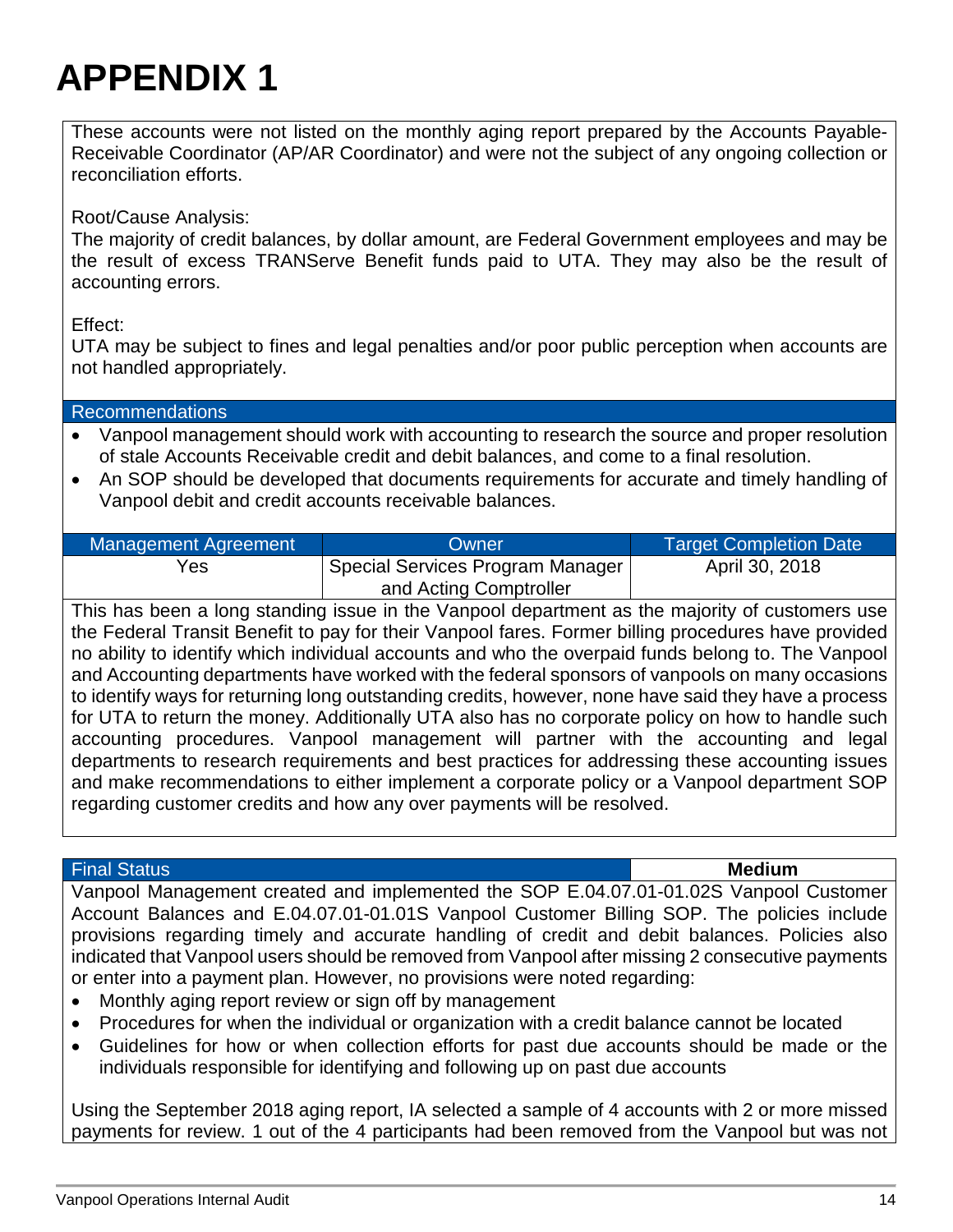### etc.

## **APPENDIX 1**

removed until missing at least 4 payments, in conflict with the new policy. 2 of the 4 participants had been billed in error. The remaining account had been granted a credit that was being used to offset current charges. However, no memo or other documentation was on file regarding the reason for the credit.

IA also reviewed a sample of 25 legacy accounts identified during the preliminary assessment. No documentation was found for 15 of the 25 accounts. The 10 remaining accounts had a memo regarding an action plan on file, however, for only 1 of the 10 accounts had the memo been signed off on by management.

Recommendations:

- SOPs should be reviewed and modified to include guidance regarding the areas listed above
- Resolution of credit and debit balances should be documented, approved by management, and entered into the Accounting system
- Remaining legacy account balances should be resolved in accordance with applicable laws and regulations

| Management Agreement | <b>Owner</b>                        | <b>Target Completion Date</b> |
|----------------------|-------------------------------------|-------------------------------|
| Yes                  | <b>Coordinated Mobility Manager</b> | April 1, 2019                 |

Vanpool Management has updated SOP E.04.07.01-01.02S Vanpool Customer Account Balances to include review and sign off of the monthly aging report, documentation of credit/debit adjustments, and the requirement to follow UTA Corporate Policy specific to debt collection. Vanpool Management will work with UTA Comptroller and Legal to create a debt collection SOP by the end of Q1, 2019.

Vanpool Management agrees that legacy account balances should be resolved in accordance with applicable laws and regulations and will work to resolve legacy account balances by the end of Q1, 2019.

### <span id="page-15-0"></span>**5. Accounts Receivable Management**

#### **Preliminary Finding R-17-7-5 High High**

#### Criteria:

Utah Transit Authority Accounting Manual, "9. Accounts Receivable Accounting", states in section 9.1, "*The AP/AR Coordinator is responsible for the following: … Invoicing monthly vanpools… Collections on accounts over 30 days"*

Condition:

The Utah Transit Authority Accounting Manual defined certain responsibilities of the AP/AR Coordinator with regards to Accounts Receivable (AR) but did not define procedures specific to the Vanpool program. IA noted the following issues:

- Use of manual billing processes that relied, in part, on spreadsheet formulas and cutting and pasting of data which increased the risk of billing errors and reduced efficiency of operations.
- No routine procedure for collecting on past due accounts, such as letters, phone calls, late fees,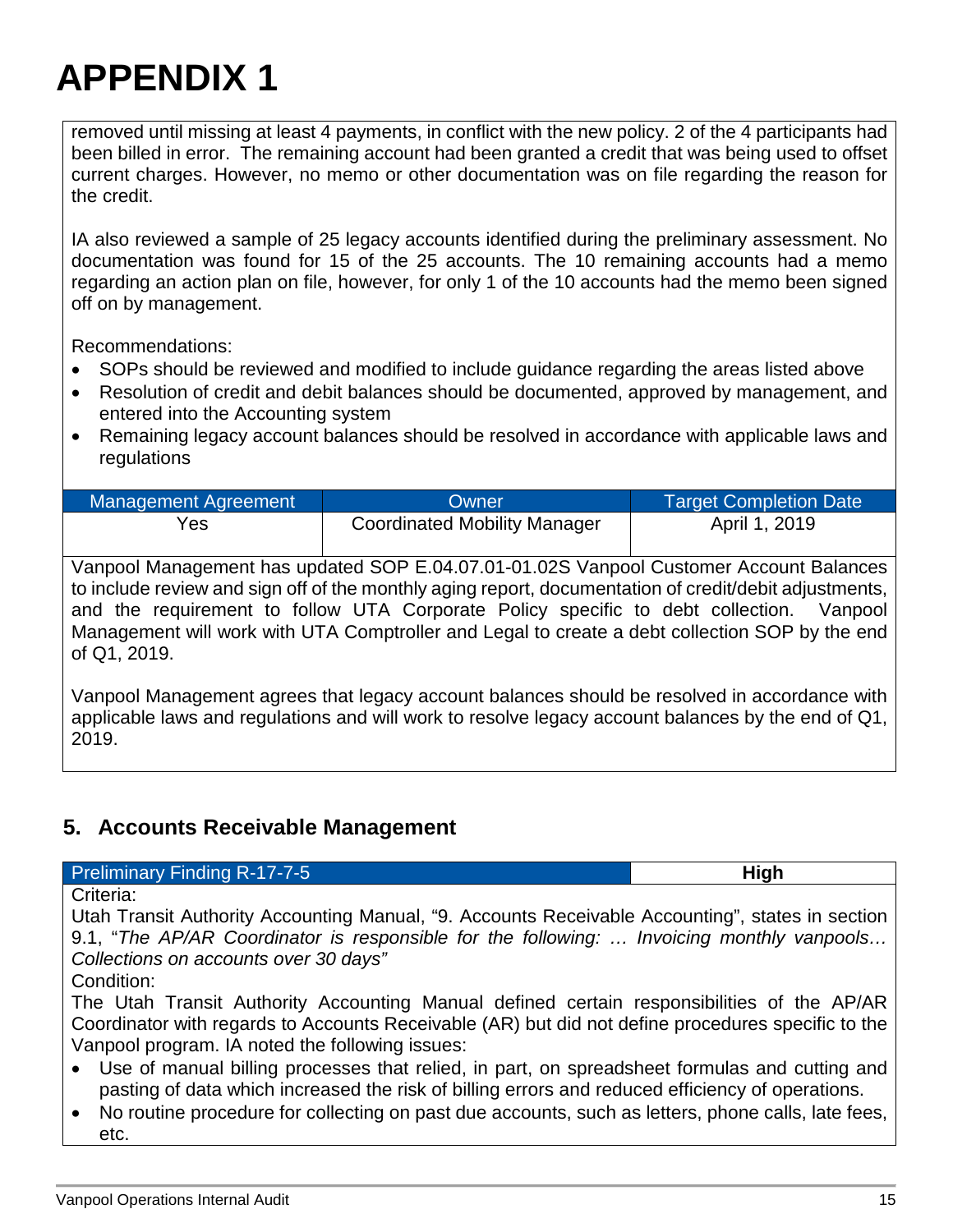- No Vanpool Management oversight or review of the Vanpool aging report.
- An Xpress Billpay report was not generated for invoices sent or whether the customers had an account set up. The lack of reporting increases the risk that a customer may not be billed because the omission would not be detected by Accounting.
- No accounts receivable reconciliation was performed that included the amount of waivers or adjustments.
- The AP/AR Coordinator calculated the monthly charge, recorded the charge in AR, and sent the invoices or the charges to Xpress Billpay as needed without any independent review.
- No independent review of the RidePRO Report or the Express Billpay Z file (created in the ERP System) performed to determine whether the charges and invoices were accurate and complete.
- No independent review of waivers or adjustments granted by Vanpool support specialists.
- No follow-up on vanpools that failed to report mileage and ridership information and no standard documentation or supervisory review when corrections were made to suspected mileage reporting errors.
- In some cases an invoice may not be created for a Vanpool charge or a Vanpool payment is made ahead of billing and it is not clear how a payment without reference to an invoice number should be applied to Vanpool Accounts Receivable or otherwise accounted for.

#### Root/Cause Analysis:

The existing Accounting Policy Manual does not cover the entirety of the Vanpool invoicing and accounts receivable process including independent reviews of manual accounting processes, account collections and write-offs, and reconciliation of data between the various systems involved.

#### Effect:

When past due amounts are not followed up on in a timely manner, delinquent and uncollectable accounts are more likely to occur. When independent reviews and approvals are not performed of manual tasks, errors and omissions are more likely to occur. Use of manual billing processes increases those risks.

#### Recommendations

- Vanpool management should research further automation, streamlining and standardization of Vanpool billing and collections.
- An independent review and approval of the aging report should occur, including on amounts billed, waived and adjusted.
- An SOP should be developed that documents requirements for billing, collecting efforts, reconciling, approving and posting of Vanpool accounts receivable.

| Management Agreement | Owner                            | <b>Target Completion Date</b> |
|----------------------|----------------------------------|-------------------------------|
| Yes                  | Special Services Program Manager | December 31, 2017             |
|                      | and Acting Comptroller           |                               |

In 2016 the Vanpool department implemented a new billing system which changed the majority of all Vanpool billing and collections procedures. Vanpool management in partnership with the Accounting department have implemented various new processes and procedures to manage this process. However, the Vanpool department is still in the transition process and finalizing various processes and procedures. This includes a new pricing model which would impact a variety of these processes and procedures. While many of the accounting processes are in place, there are no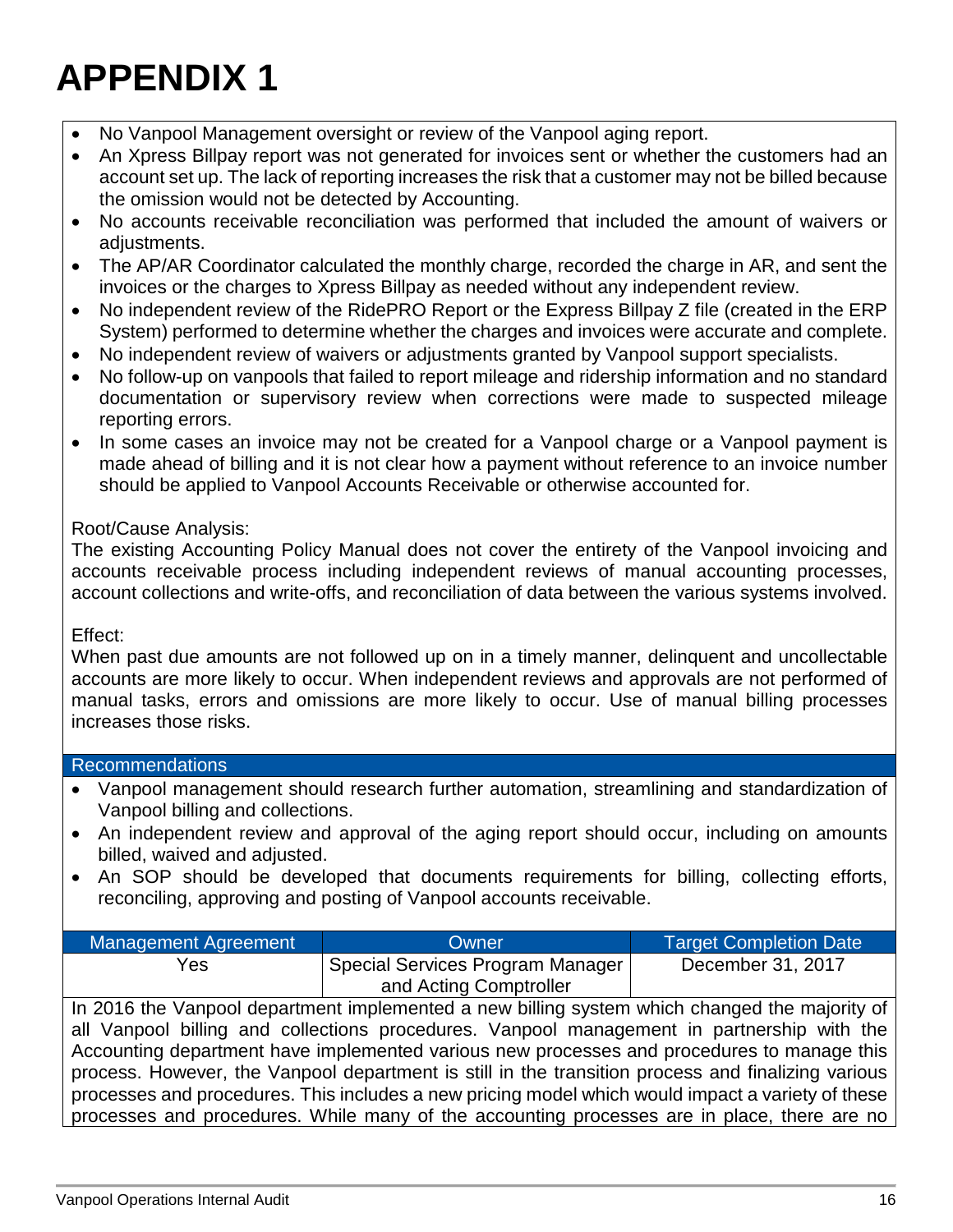formal Vanpool accounting SOPs and others still need to be developed utilizing best accounting practices. In addition, the Vanpool department has recently hired a Customer Accounts Specialist who will partner with the Accounting department and Vanpool management regarding all customer billing and collection processes and procedures.

The Accounting and Vanpool departments will partner to identify opportunities to streamline or automate the customer billing process. Vanpool and Accounting will also research, develop and implement formal Vanpool accounting SOPs for identifying the billing, collections, reconciliation and posting of Vanpool accounts receivable procedures. This will also include an independent review and approval of the aging report and any customer bills which are waived or adjusted.

#### Final Status **High**

Vanpool Management created and implemented the SOP E.04.07.01-01.02S Vanpool Customer Account Balances and E.04.07.01-01.01S Vanpool Customer Billing SOP. However, no provisions were noted regarding:

- Preparation, review, and sign off of the monthly aging report
- Reconciliation of Accounts Receivable and review thereof
- Criteria, procedures, and required review waivers
- Procedures for handling payments made prior to invoicing
- Required follow up for vanpools that fail to report, or that report inaccurate mileage and ridership data
- Procedures for making corrections to mileage reporting and required review and sign off

Pending implementation of new billing software, Vanpool billing continued to be done manually and relied, in part, on spreadsheets as well as cutting and pasting of data resulting in the elevated risk of billing errors. The Coordinated Mobility Manager did review monthly billing, including a sample of formulas and Vanpool group totals each month prior to the billing information being uploaded in the ERP System. The aging report was also reviewed by the Coordinated Mobility Manager.

However, there was no independent review of what was entered into the ERP System and the software used for monthly invoicing did not produce any reports to allow an independent review of billing accuracy or completeness. Furthermore, no accounts receivable reconciliation was performed.

Spreadsheets listing waivers and adjustments were also reviewed by the Coordinated Mobility Manager each month. IA selected a sample of 13 adjustments and 4 waivers for review of supporting documentation. In reviewing 1 of the 13 adjustments, where the company's charges were decreased to account for lower than expected mileage, IA noted that the company had not been charged for all 4 vans in use, an oversight of \$1,972. Another 1 of the 13 adjustments had no supporting documentation, such as an email from the Vanpool Support Specialist and/or vanpool participant. 2 other adjustments entered were initially requested as waivers. 1 of the 2 was reversed and entered as a waiver. IA noted that criteria for determining what constituted a waiver and what constituted an adjustment was not clear and waivers were not defined in policy.

Vanpool Management recognized the risks involved with the current billing process and had completed a purchase order to obtain the billing module for RidePRO. Vanpool Management was also working to simplify the billing structure.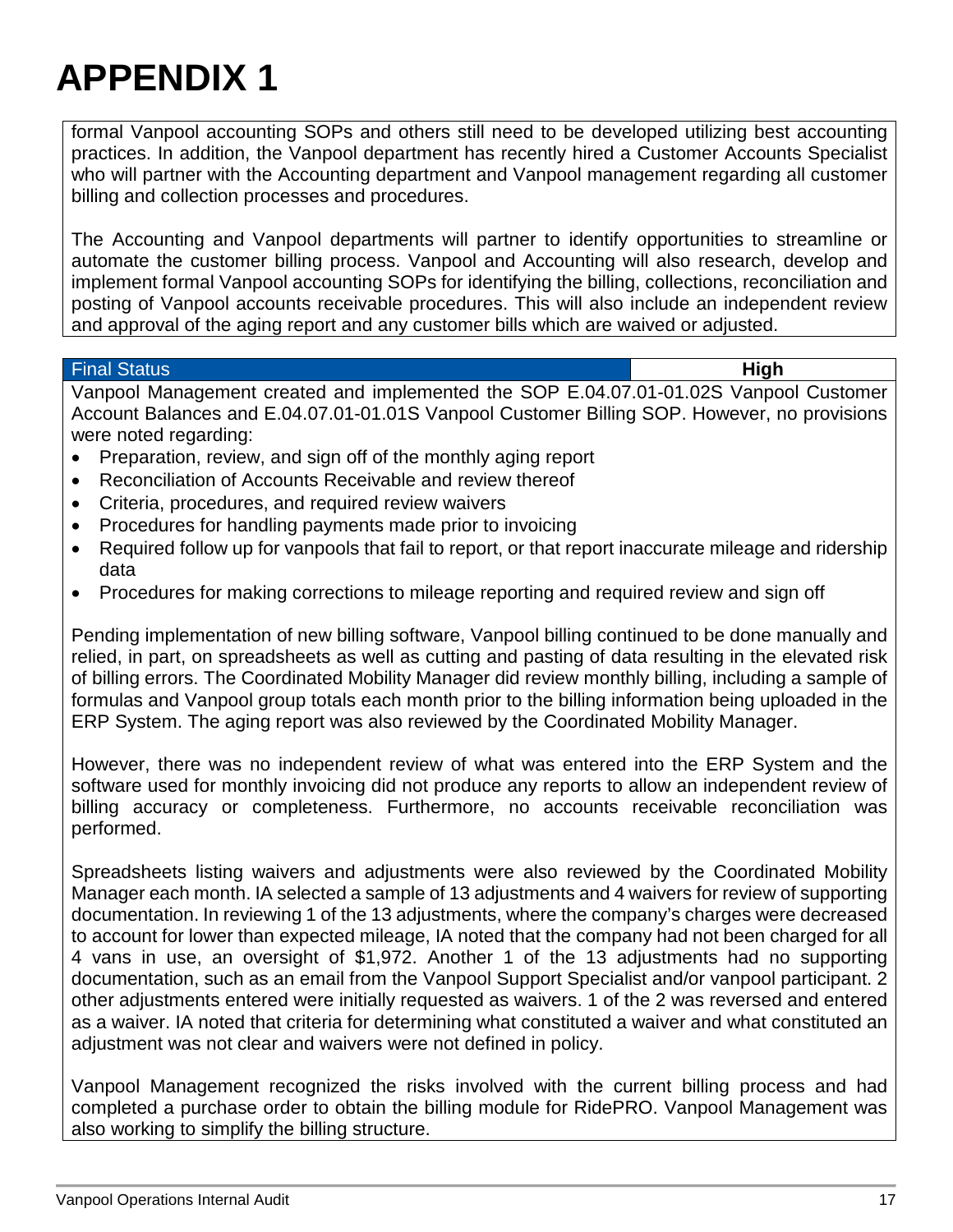*in Exhibit "A" …"*

Criteria:

## **APPENDIX 1**

Recommendations:

- SOPs should be reviewed and modified to include guidance regarding the areas listed above
- Vanpool should continue to pursue more automated and streamlined invoicing methods
- Accounts Receivable reconciliation should be performed and reviewed by management and should include beginning balances, payments, charges, waivers, adjustments, and ending balances

| Management Agreement | Owner                               | <b>Target Completion Date</b> |
|----------------------|-------------------------------------|-------------------------------|
| Yes                  | <b>Coordinated Mobility Manager</b> | July 1, 2019                  |

Vanpool Management has updated SOP E.04.07.01-01.02S Vanpool Customer Account Balances to include review and sign off of the monthly aging report, documentation of credit/debit adjustments, and the requirement to follow UTA Corporate Policy specific to debt collection.

Vanpool Management will work with Accounting and the software program to determine an appropriate procedure for handling payments made prior to invoicing.

Vanpool Management will continue to encourage participants to accurately report required information however believe the risk to a less than 100% accurate reporting of mileage and ridership is unattainable therefore accepts the risk of a less than100% accurate reporting of this information. We will monitor data provided via the gas card program and create an SOP for data source comparisons that include thresholds to anomalies.

Vanpool Management will analyze the effectiveness and purpose of the Waiver Program by July 1, 2019, and if continuation of a Waiver Program is recommended, will create processes and criteria applicable to any changes to the Waiver Program. Due to the complexity of the program, more time is required to perform the analysis.

Vanpool Management agrees with recommendation from IA pertaining to automated and streamlined invoicing methods and in negotiations with Trapeze on the RidePRO billing software functionality.

Vanpool Management agrees with IA regarding accounts receivable reconciliation and agrees to modify practices for oversight, balance, payments, etc. upon the full functionality of the RidePRO billing software. Once these changes are in place, the SOP will be modified where necessary.

Vanpool corporate contracts state, in section 2.1, *"Lease of Vehicle. UTA agrees to lease to Lessee, for the term of this Agreement, and subject to the conditions contained herein, the Vehicle described* 

### <span id="page-18-0"></span>**6. Accounts Receivable Contract Management**

#### **Preliminary Finding R-17-7-6 High High High**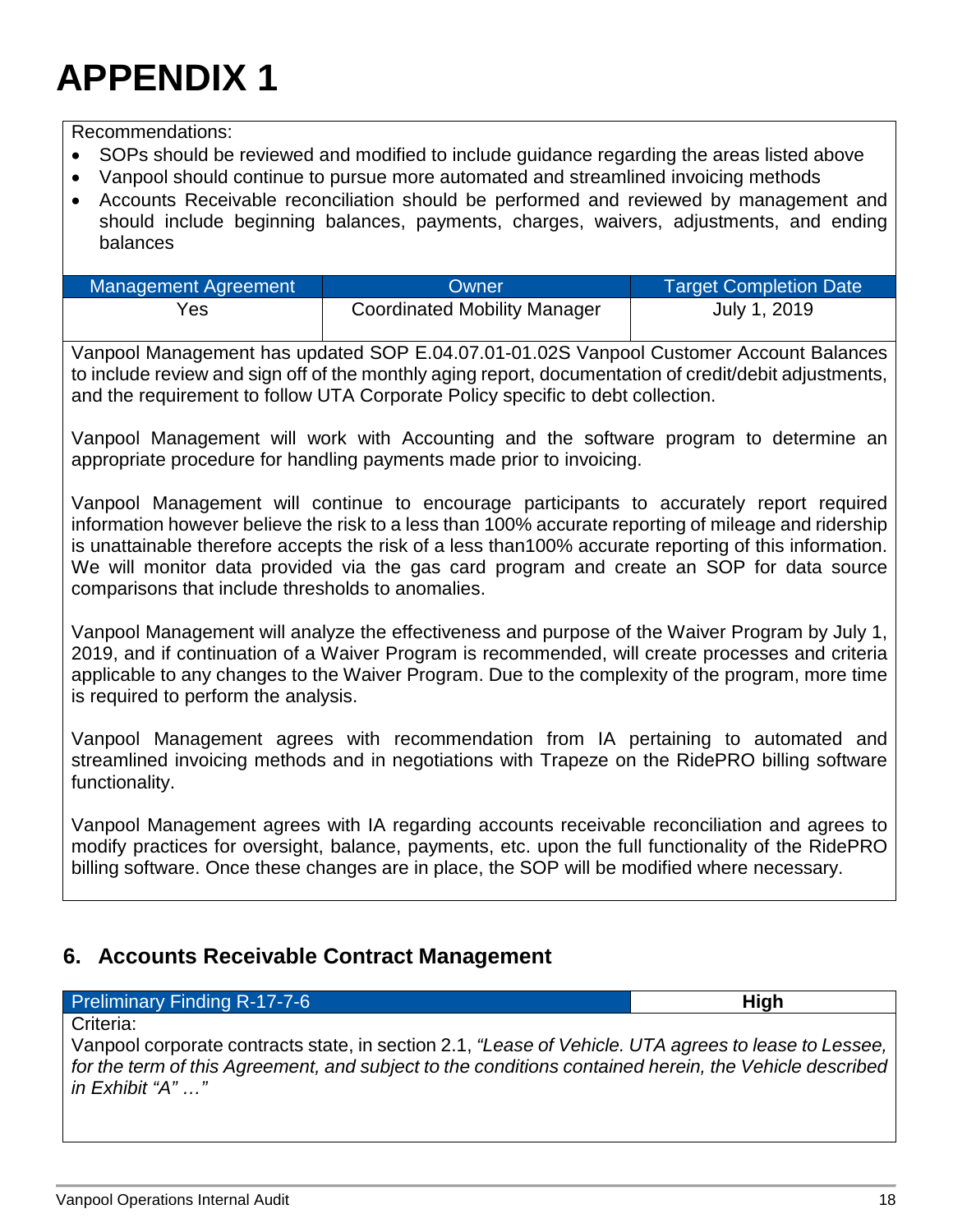#### Condition:

The number of vehicles leased by organizations that subsidize or provide a Vanpool for use by their employees did not correspond with the number of vans being billed to that organization for 1 (20%) out of 5 contracts reviewed.

Root/Cause Analysis:

No centralized tracking or monitoring of Vanpool contracts, contract amendments, number of vehicles leased or contract expiration dates.

Effect:

Contracts may not be enforceable for additional vans used by the contractor but not included in the contract. Vans may be more likely to be used for unauthorized purposes and amounts past due may be more difficult to collect. Contracts may be more likely to expire without being detected.

#### Recommendations

- A centralized list of contracts should be maintained that includes a contract number, the number of vehicles leased, and the contract expiration dates. This centralized list should be maintained and monitored by Vanpool staff and management.
- Vanpool management should work with Grants and Contracts to determine if the existing UTA contract repository could be utilized for Vanpool contracts.
- An SOP should be developed with requirements for Vanpool contract administration, monitoring and enforcement.

| <b>Management Agreement</b> | Owner                             | Target Completion Date |
|-----------------------------|-----------------------------------|------------------------|
| Yes                         | Special Services Program Manager  | December 31, 2017      |
|                             | and Manager of Procurement Grants |                        |
|                             | and Contracts                     |                        |

Vanpool management is aware that there is no centralized contract numbering system for Vanpool corporate contracts and this has been a previous goal for the Vanpool department to resolve. In addition, UTA corporate policy 3.1.6 Contracting Authority exempts Vanpool contracts from the corporate contract numbering system.

Vanpool management will work with the grants and contracts department to identify opportunities for contract numbering and corporate policy revisions. In addition, Vanpool management will develop a centralized corporate contract list/repository system with expiration dates and develop a department SOP for monitoring and enforcement.

#### Final Status **Medium**

At the time of the audit, an SOP regarding contract management was not in place.

Contracts were being tracked and monitored for renewal using an Excel worksheet. IA compared the list of contracts to the Accounts Receivable Aging report and found that 1 out of 30 companies that contract with UTA was not on the contract list. The contract had expired and had not been detected by the responsible Vanpool Support Specialist.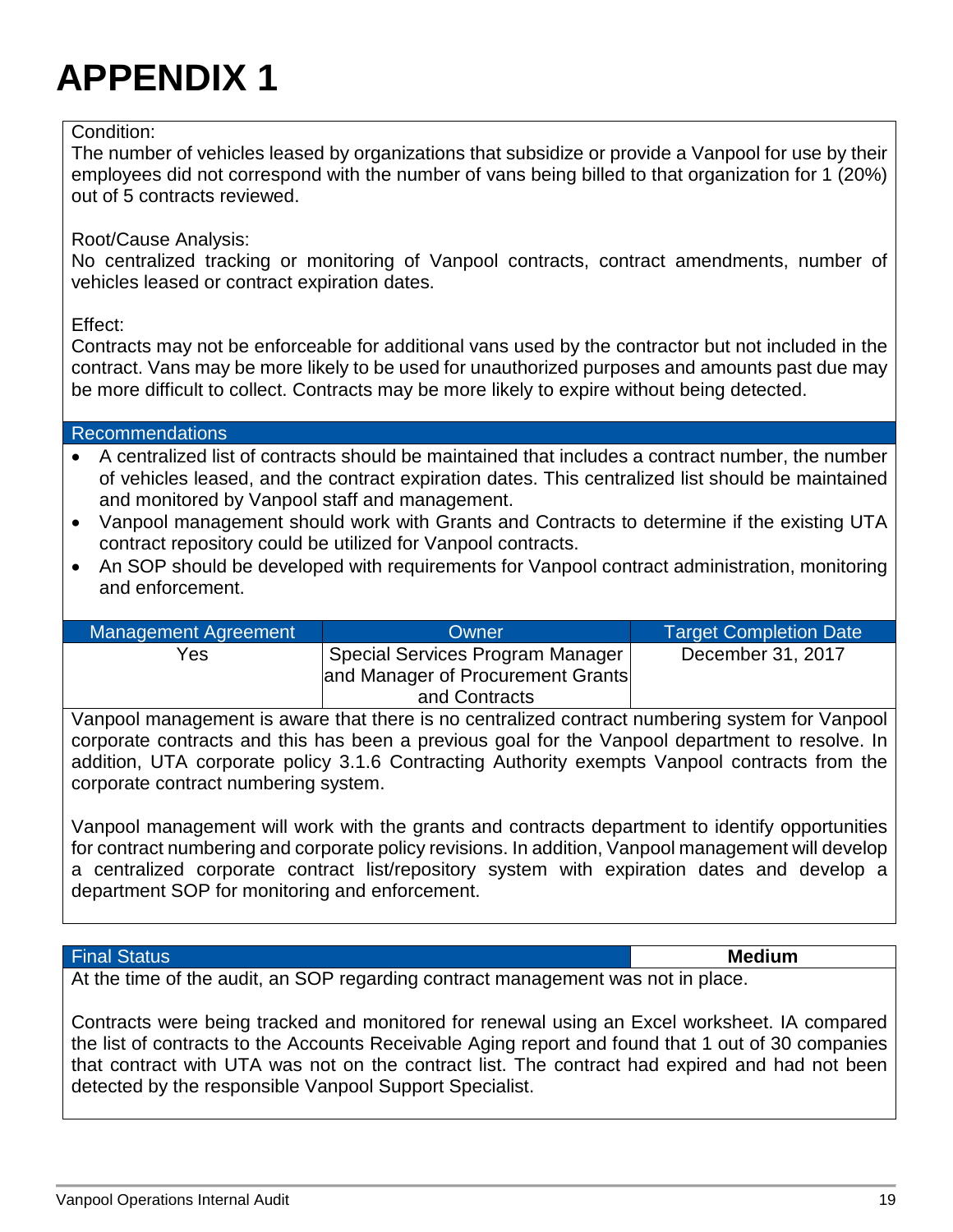IA also selected 4 contracts that were on the list of contracts. Out of 4 contracts reviewed, 1 had expired. Another contract referenced vans leased per Exhibit A. However, the exhibit had not been completed and signed disposition forms were not on file for 2 out of 4 vehicles used by the company.

Recommendations:

- An SOP regarding contract management should be developed and implemented
- Vanpool should seek more automated and streamlined contract tracking and accountability for each van being used by the company. This should be established in the contract or through signed disposition forms, as most appropriate.

| Management Agreement | <b>Owner</b>                                                                                                    | Target Completion Date |
|----------------------|-----------------------------------------------------------------------------------------------------------------|------------------------|
| Yes                  | <b>Coordinated Mobility Manager</b>                                                                             | July 1, 2019           |
| .<br>.               | the contract of the contract of the contract of the contract of the contract of the contract of the contract of |                        |

Vanpool management will work to identify opportunities for contract numbering, expiration of contracts, contract review. By Q2, 2019 Vanpool management will conduct a reconciliation audit between the Excel worksheet and the Accounts Receivable Aging report to identify discrepancies, and create a policy pertaining to reconciliation including contractual expirations.

### <span id="page-20-0"></span>**7. Vanpool Financial Statements**

#### Preliminary Finding R-17-7-7 **Medium**

Criteria:

An effective internal control system requires timely and reliable financial reporting to enable informed management decisions.

Condition:

A statement of Vanpool financial performance has not been prepared or provided to Vanpool Management since mid-2016.

Root/Cause Analysis:

According the UTA Comptroller, preparing financial information that isolates Vanpool activities is a lengthy and manual process, and time constraints prevented more frequent reporting. She stated that isolating Vanpool in a separate fund would better facilitate financial reporting.

Effect:

Management may lack the necessary information to track budgets as well as financial performance. As a result, customers may be charged too much or too little for use of Vanpool and financial goals may not be achieved.

#### Recommendation

Vanpool management should work with UTA Accounting and Information Services (as appropriate) to develop ongoing financial reports.

| Management Agreement | <b>Owner</b>              | <b>Target Completion Date</b> |  |
|----------------------|---------------------------|-------------------------------|--|
| Yes                  | <b>Acting Comptroller</b> | December 31, 2017             |  |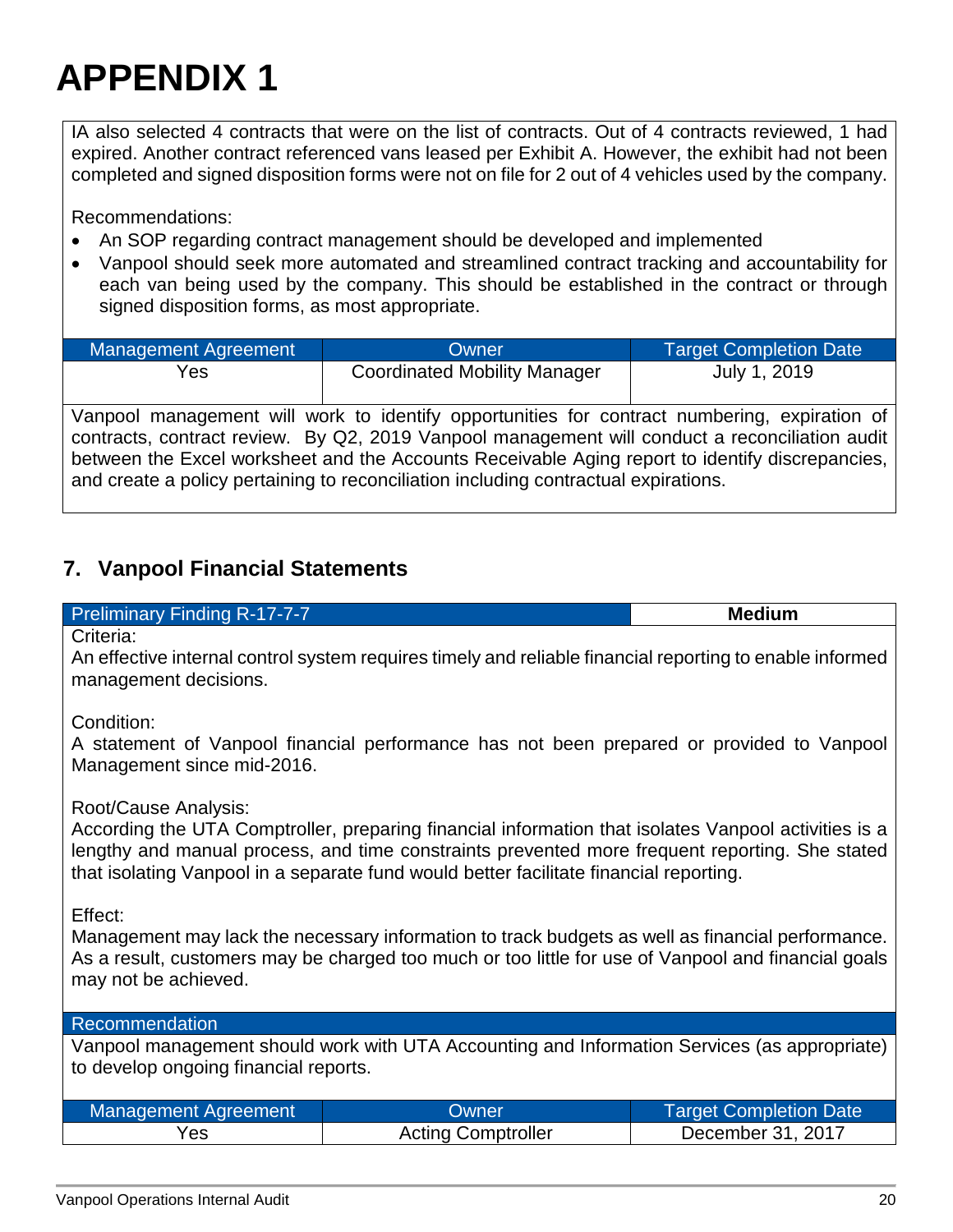Vanpool management and the accounting department have been working to resolve this issue throughout the past year. Additional financial questions regarding the Vanpool program remain and Vanpool management, the operations and accounting departments will continue to work to resolve issues and concerns. In addition, other processes and procedures are in place (which require these financial statements) to determine the reasonability of amounts charged to Vanpool participants.

#### Final Status **Medium**

Vanpool Management and Accounting staff held a series of meetings during 2017 where ongoing financial reporting and other issues were discussed. However, financial reports were not being obtained or reviewed by Vanpool. The risk that Vanpool Management does not have adequate financial information or results upon which to make business decisions remains elevated.

Recommendations:

- Vanpool should continue to work with Accounting, or Information Services, to obtain or develop needed reports and analysis.
- Vanpool should work with Accounting to clarify and define roles and responsibilities for accounting-related functions

| Management Agreement | Owner                            | <b>Target Completion Date</b> |
|----------------------|----------------------------------|-------------------------------|
| Yes                  | Coordinated Mobility Manager and | July 31, 2019                 |
|                      | Comptroller                      |                               |

The Comptroller will work with the vanpool manager during the yearly Vanpool and Rideshare budget preparation to define a specific vanpool rate for operations, capital, and administration. The Comptroller will ensure that operations financial information in the ERP System and Magiq will be accurate and have the appropriate reporting capabilities for monitoring operation expenses. The Comptroller will provide a monthly report of actual revenue. The Comptroller will provide capital replacement report after deciding how long a Vanpool van should last with Vanpool's input. Based on the reports, the Vanpool manager will lead an evaluation of total program financing and make appropriate adjustments for the 2020 budget cycle Vanpool Revenue forecast.

### <span id="page-21-0"></span>**8. Driver Monitoring**

#### **Preliminary Finding R-17-7-8 High High High**

Criteria:

UTA Vanpool Program Terms and Conditions, section D. Drivers, states:

*4. Drivers shall exemplify safe driving habits and observe all traffic laws and regulations. Drivers are responsible for resolving any citations resulting from the operation and parking of a UTA van…* 

*13. Drivers shall at all times operate vans in a manner complementary to the public nature of the Vanpool Program, drive in a courteous manner, and if asked, explain the unique character of the use of the van.* 

Condition:

One of the duties of Vanpool support specialists was to review and follow up on complaints regarding Vanpool drivers as well as Vanpool accidents. IA found that standard operating procedures did not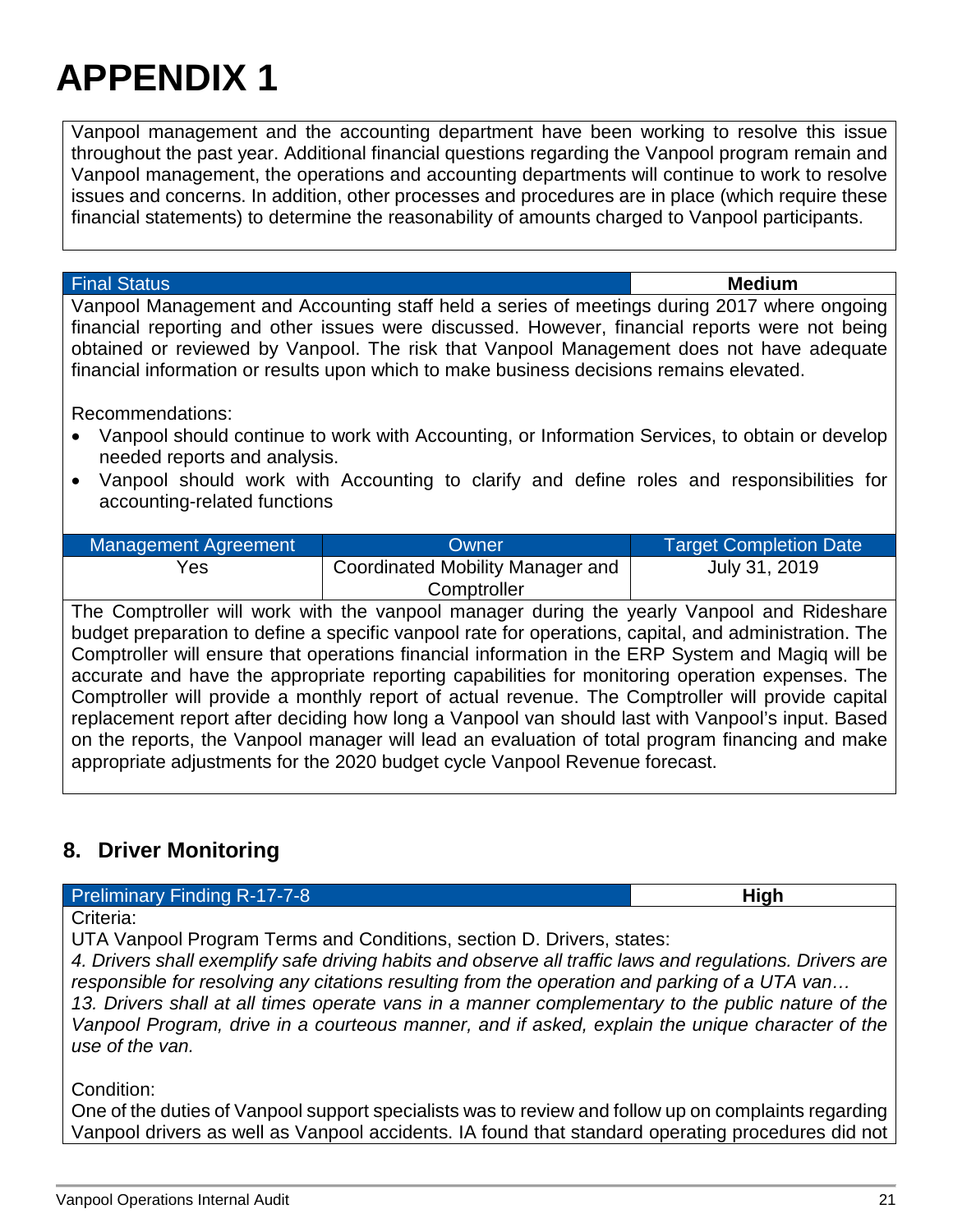exist for following up on accidents, or complaints regarding Vanpool drivers, and evidence of supervisory review was not always obtained. In addition, there was no centralized location where driver complaints, accidents, and driver's license records were tracked together.

The abovementioned is supported by the following issues identified during the audit:

- There were 59 reported accidents involving Vanpool during the audit period. In 13 the driver was considered at fault. IA selected 7 for review and found that 2 (29%) were not reviewed or followed up on by a Vanpool support specialist. In another case, review and follow up was performed but no updated driver's license record was obtained.
- 71 comments or complaints were made to UTA customer service regarding Vanpool during the audit period. 20 involved a safety issue, 6 of which were selected for review, along with 2 other non-safety related complaints. IA found that each was followed up on by a Vanpool support specialist. However, 1 (12%) complaint, submitted on January 31, 2017, was not reviewed and signed off on by the Special Services Program Manager as of April 27th.
- The Special Services Program Manager stated that the log of accidents and follow up performed by the Vanpool support specialists were reviewed. However, there was no evidence of the review performed and no standard timeframe for completing them.

Root/Cause Analysis:

Lack of standard operating procedures.

Effect:

In the event that accidents are not followed up and additional training and updated records are not obtained, the likelihood of unqualified drivers operating vans is increased. The risk of future accidents is also increased. Because driver accident records and complaints are maintained separately, patterns regarding certain drivers may be not be identified.

#### Recommendations

- An SOP should be developed for review and follow up of accidents and complaints and communicated to Vanpool staff.
- Supervisory review should occur of post-accident follow up and be documented. The requirement for supervisory review should be incorporated into the SOP developed.
- Accidents and complaints regarding individual drivers should be recorded and tracked in a centralized location.

| Management Agreement | Owner                            | <b>Target Completion Date</b> |
|----------------------|----------------------------------|-------------------------------|
| Yes                  | Special Services Program Manager | April 30, 2018                |

The Vanpool department does have a customer complaint process requiring the timely investigation and close out of customer complaints which requires management review. However, there is no formal SOP as recommended. Regarding the one complaint dated January 31, 2017, an error in the customer complaint filtering process caused this complaint to be missed in the closeout process. However, the complaint was investigated and completed as required. This filtering issue has now been resolved.

The Vanpool department will review the existing UTA Business Unit SOP "BU7.1 Not at Fault/Verified Business Unit Customer Comments" to implement as part of these recommendations.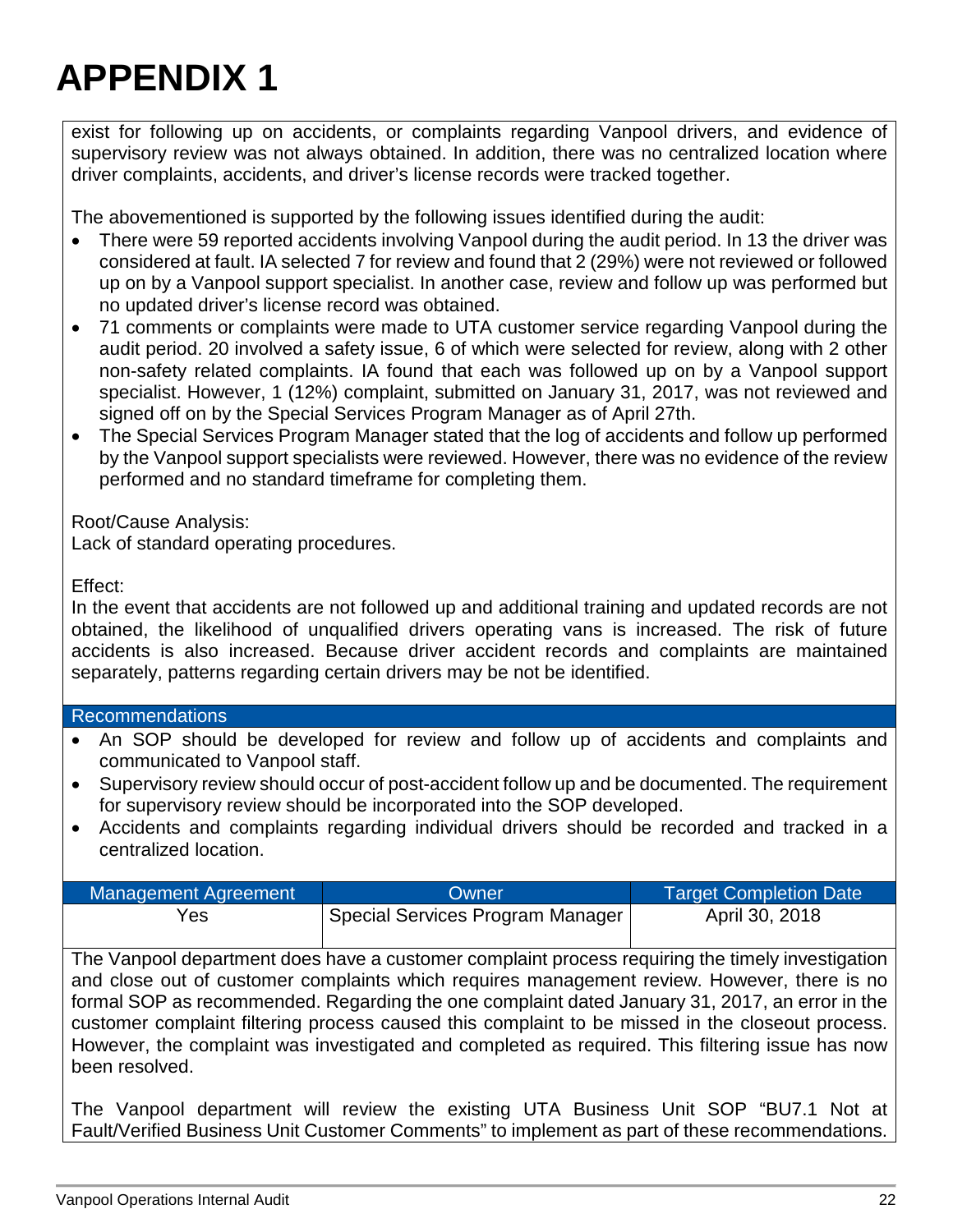If this SOP does not meet the Vanpool departments needs a new SOP will be created regarding Vanpool customer complaints review and follow up processes

In 2016, Vanpool management began requiring drivers who are in an at-fault accident to undergo a formal driver review of the incident including motor vehicle records. If the review determined the driver will be allowed to continue operating the vehicle, then a mandatory four hour defensive driver retraining course is required or else the driver is determined ineligible to operate a UTA vehicle. The Vanpool department will develop a formal Vanpool accident SOP including management review regarding this process as recommended.

Vanpool management is aware that no centralized database for driver data such as DMV records, customer complaints, accidents and other driver information currently exists for aggregating driver data to make data driven decisions. Limited resources have required various driver data and information to be stored in multiple locations utilizing different software programs. A capital request to implement a centralized database system to improve the process was approved in 2016 and monies have been allocated as part of the 2017 budget. The Vanpool team and IT are currently in the process of identifying cost effective solutions to resolve this issue which can be implemented as soon as possible.

#### Final Status **Medium**

Vanpool Management created and implemented SOP No. E.04.07.01-3.03S, Vanpool Complaints. The policy included provisions for timely investigation and close out of complaints as well as documented management review. IA selected a random sample of 8 complaints and found that each had been investigated by a Vanpool support specialist and was reviewed and closed out by Vanpool management, in compliance with the new policy.

Vanpool Management also created and implemented SOP No. E.04.07.01-3.01S, Vanpool Incidents and Accidents. The policy included requirements for review of accidents by an accident committee, obtaining and reviewing motor vehicle records, criteria for when additional training was required, and criteria for revoking Vanpool driving privileges. However, no requirements for management to review the accident committee's follow up for validity, accuracy, and completeness were noted.

IA randomly selected 4 accidents involving Vanpool vans for review. IA found that 1 of the 4 accidents was not reviewed by the vehicle accident committee to determine appropriate follow up. In another case, the committee decision to require the driver to receive additional training was never communicated to the driver.

Vanpool accidents continue to be tracked in Excel. Complaints are tracked using a separate system. Vanpool Management requested Information Services to develop a Driver Monitoring Program. IA reviewed the scoping document for the project and found that Vanpool driver accident and complaint tracking were included. The objective of the new program is to facilitate more efficient and effective driver monitoring and tracking. Risks related to manual tracking remain elevated pending development and implementation of the new program.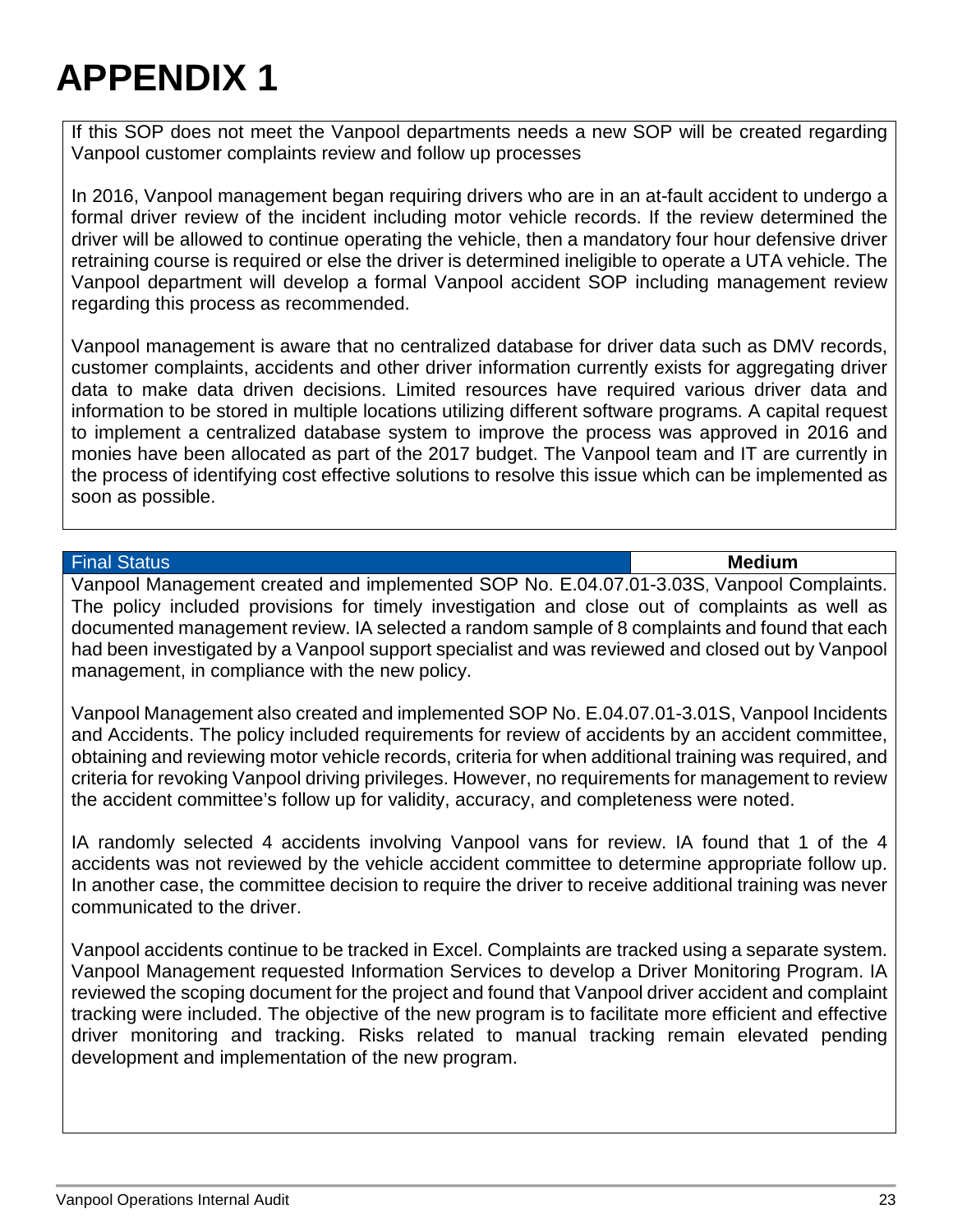Recommendations:

- Vanpool staff should receive additional training on the new Incidents and Accidents SOP and management oversight of compliance with the policy should be designed and implemented
- IA recommends that Vanpool Management continue with efforts to automate and streamline Vanpool driver monitoring and tracking

| Management Agreement | <b>Owner</b>                        | <b>Target Completion Date</b> |
|----------------------|-------------------------------------|-------------------------------|
| Yes                  | <b>Coordinated Mobility Manager</b> | December 20, 2018             |

Vanpool management agrees with IA's recommendation regarding incident/accident. Staffing changes to Vanpool Maintenance in January 2019 will result in reeducation of the incident and accident SOP.

Vanpool management agrees to continue efforts to automate and streamline vanpool driver monitoring and tracking, however does not have staffing resources at present to modify our current practices.

### <span id="page-24-0"></span>**9. Maintaining Driver's License Records**

#### **Preliminary Finding R-17-7-9 High High High**

Criteria:

UTA Vanpool Program Terms and Conditions, section C: Driver Selection describes requirements for operating a Vanpool, including: a current and unrestricted driver's license, no more than two moving violations and no at fault accidents in the past three years.

Condition:

One of the duties of Vanpool support specialists was to obtain a Driver's License Report for potential and existing Vanpool drivers. There were over 1,900 drivers on record as of March 2017. IA selected a random sample of 25 for review. The most recent driver's license record on file for 17 (68%) out of 25 was older than one year. In addition, for 2 (8%) of the 25, the participant's Driver's License expiration date, per the report on file, had passed.

Root/Cause Analysis:

There is no SOP for how often updated Driver's License Records should be obtained. In addition, there is no supervisory monitoring of the status of Driver's License Records overall.

Effect:

Failure to obtain updated driver's license records increases the likelihood that drivers that no longer meet UTA Vanpool requirements are able to continue operating a van.

#### Recommendations

- Vanpool Management should develop an SOP that defines requirements for updating driver's license records.
- Updated driver's license records should be obtained for all driver's whose licenses may have expired.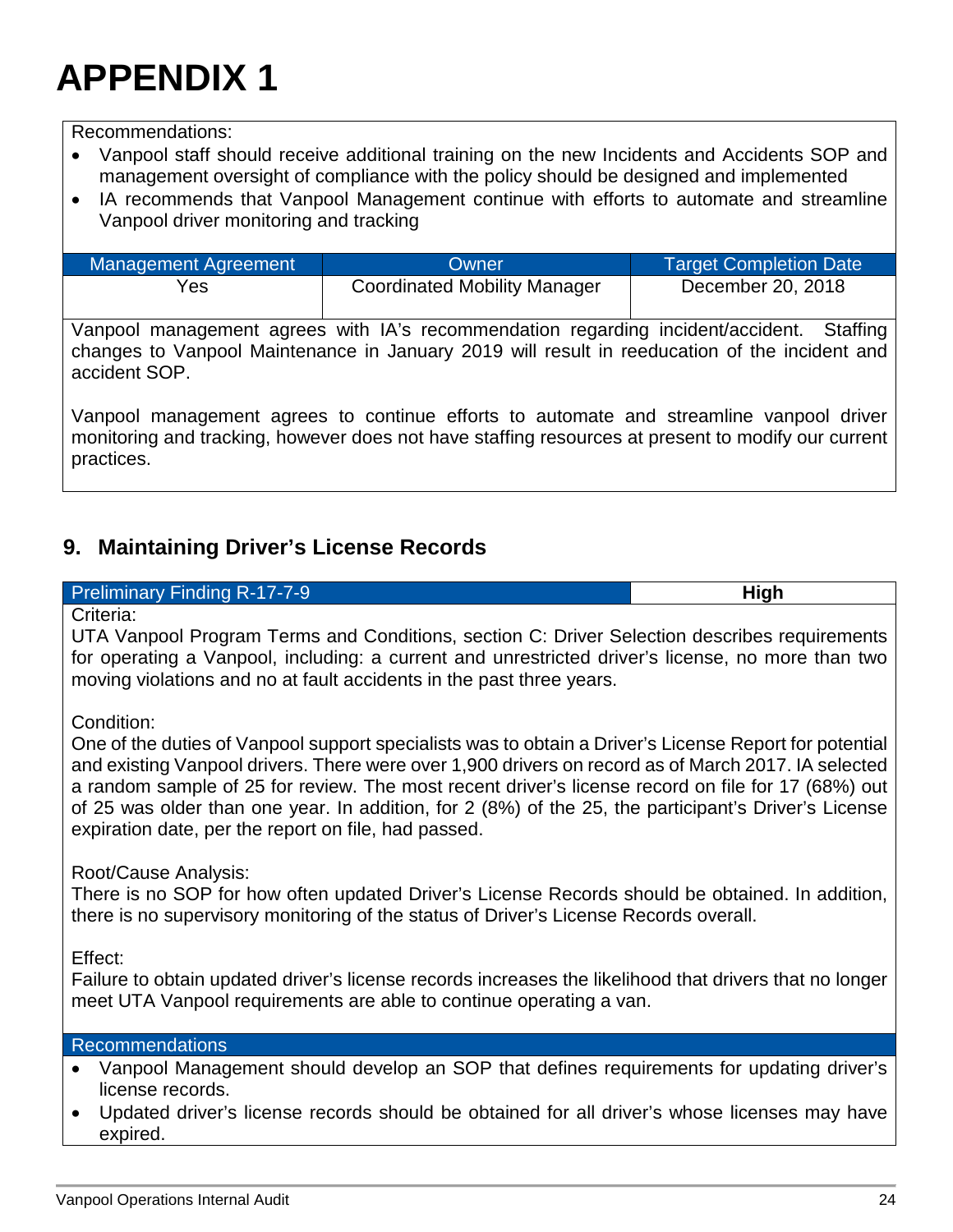• Vanpool management should monitor and review the status of driver's license records obtained to ensure ongoing compliance and the monitoring process should be incorporated into the SOP.

| Management Agreement | <b>Owner</b>                     | <b>Target Completion Date</b> |
|----------------------|----------------------------------|-------------------------------|
| Yes                  | Special Services Program Manager | December 31, 2017             |

In 2016 Vanpool management revised the requirement from obtaining updated driver motor vehicle (DMV) records from biennially to annually. While there is no formal SOP established, this process has been established and the revised requirement began during the audit timeframe. Therefore, not all DMV records may have been updated during the audit period as the Vanpool department is still in the transition process. The Vanpool team is continuing to update all DMV records within an annual timeframe.

A new centralized database is being developed (included as part of the driver monitoring program) in partnership with IT to better obtain, review, store and monitor driving records. This will allow the Vanpool department to improve this process, tracking procedures and ensure all driving records are obtained annually. The Vanpool department will review the current DMV record processes and software systems as used by human resources to identify any best practices or if the software systems can be utilized with Vanpool drivers. The Vanpool department will also develop a formal SOP including management review as recommended for maintaining driver records.

#### Final Status **Low**

Vanpool Management created and implemented SOP E.04.07.01-03.02S, Vanpool Driver Motor Vehicle Records, which included requirements for monthly updating of in-state driver's licenses and annual updating of out-of-state driver's licenses.

In addition, Vanpool transitioned to the State's Motor Vehicle Record online database and reporting system, which automatically notifies Vanpool Support Specialists of moving violations, suspensions, revocations, disqualifications and other changes for Vanpool drivers entered into the State's system. Because notifications are automated, Vanpool staff has a greater ability to detect and react to changes in driver motor vehicle records in a timely manner. IA selected a random sample of 25 Vanpool drivers and back up drivers and found that all drivers with a Utah Driving License had been entered into the system and noted that one driver had been entered twice.

IA also noted that the State's monitoring system does not offer reporting that would help detect participants that have not been entered or that were entered more than once. In addition, the risk exists that changes flagged in the State's system may not be followed up on by the Vanpool Support Specialists.

Recommendation:

Management should review risks related to the online system and work to develop compensating controls.

| Management Agreement | <b>Owner</b>                        | <b>Target Completion Date</b> |
|----------------------|-------------------------------------|-------------------------------|
| Yes                  | <b>Coordinated Mobility Manager</b> | N/A                           |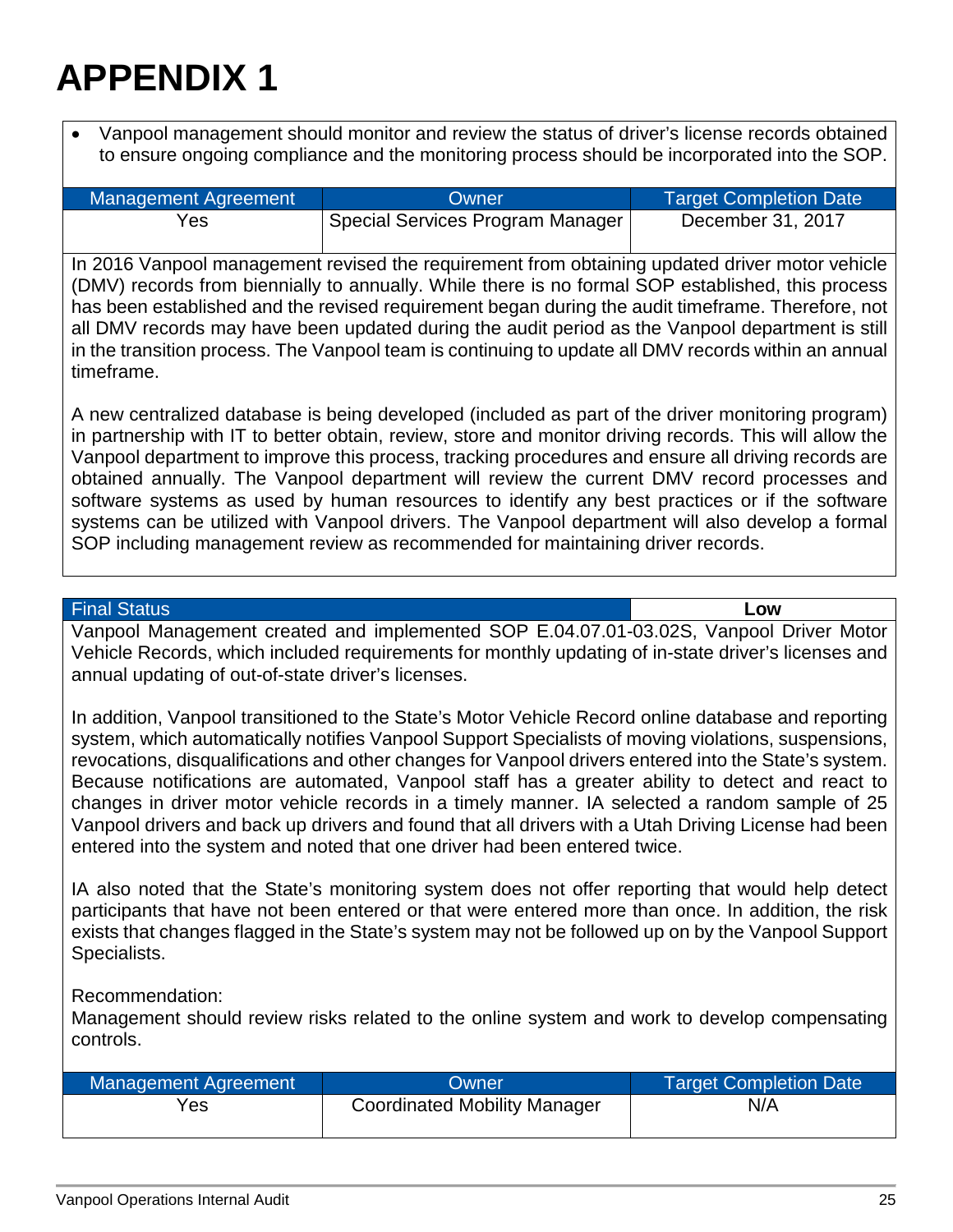Vanpool management follow the practices established by Human Resources specific to UTA driving records and believes this practice to be sufficient.

### <span id="page-26-0"></span>**10. Driver Training**

**Preliminary Finding R-17-7-10 High High High** 

Criteria:

Vanpool Manual, page 5, Section D: Drivers, states:

*3. Drivers must complete the UTA Vanpool Driver Orientation prior to taking possession of or operating vans.* 

Condition:

One of the duties of Vanpool support specialists was to coordinate or provide the orientation training and administer a test in support of the Vanpool Manual requirement. IA reviewed documentation on file for 25 Vanpool drivers and found that 12 (48%) did not have a completed test on file. IA also noted that once a participant was part of Vanpool, there was no requirement for updated training, regardless of the amount of time passed since initially joining.

Root/Cause Analysis:

There is no SOP for driver training and testing. In addition, Vanpool support specialists stated that drivers of minivans were not required to receive training and testing in prior years. It is also noted that Vanpools for one location reportedly view a training DVD onsite. However, there is no monitoring of training and testing for those participants.

Effect:

When drivers are not properly trained, they may not be aware of requirements for participation in Vanpool. In addition, the safety of van operations may be compromised, making accidents more likely to occur.

#### Recommendations

An SOP should be developed regarding what training is required, how often it should be updated, and how it should be administered and reviewed.

| <b>Management Agreement</b> | Owner                                     | <b>Target Completion Date</b> |
|-----------------------------|-------------------------------------------|-------------------------------|
| Yes                         | <b>Special Services Program Manager  </b> | December 31, 2017             |

Vanpool management is aware of the driver training issue. When the Vanpool program was established either driver training was not required or large groups of drivers all participated in training at once. Many training records were not associated with individual participant records or all driver training records were maintained in a central file location. Additionally, many of these drivers are still in the Vanpool program today which is why training records may not be associated with their individual file.

Limited resources have only allowed for the Vanpool department to offer a driver training program that is administered through an onsite DVD driver training program and is extremely difficult to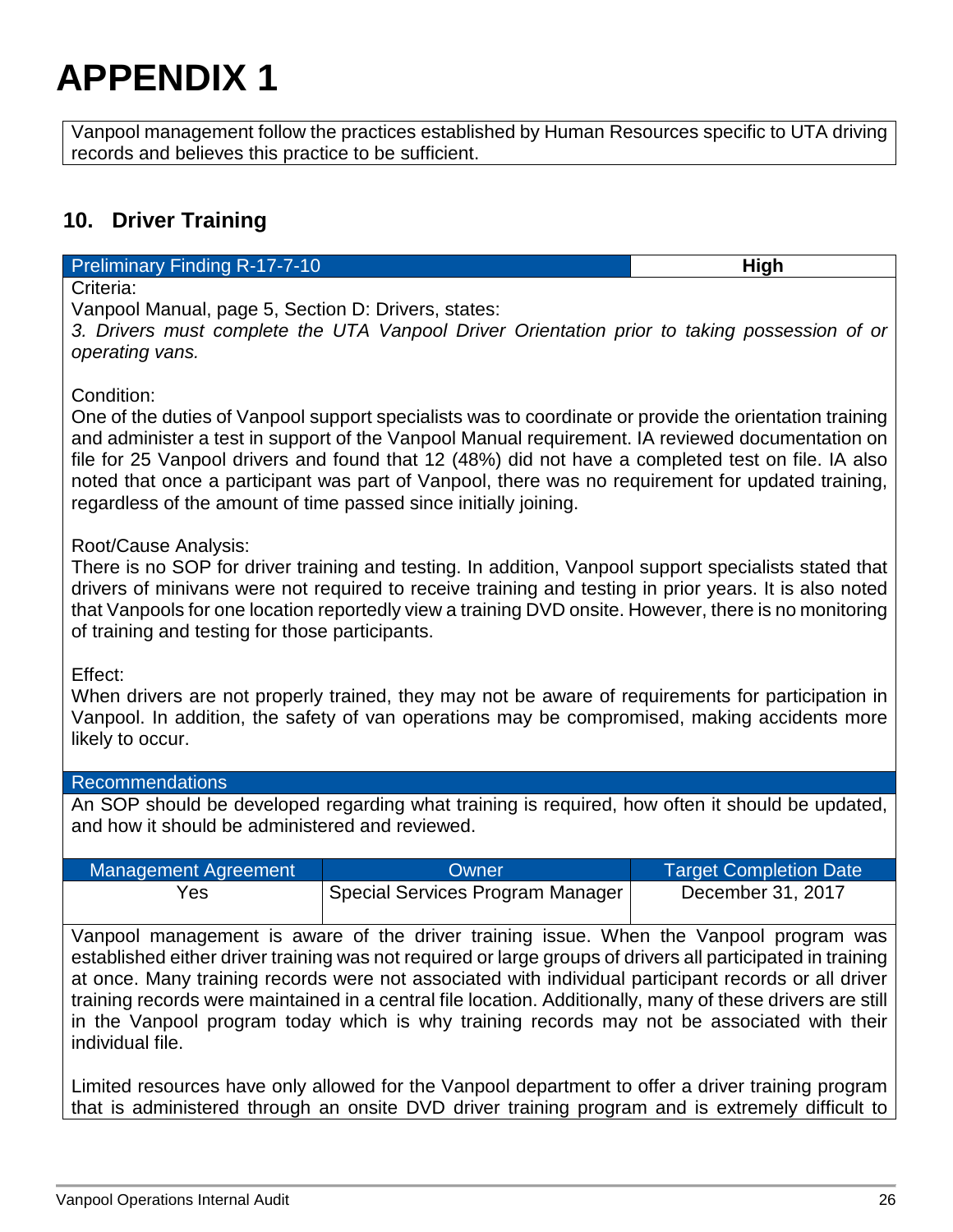provide to all customers across the service area in a timely manner or for ongoing training needs. In addition, drivers of minivans were not required to participate in driver training until early 2017.

The Vanpool department in partnership with IT is currently identifying new driver training opportunities including online training and various tracking opportunities as part of the entire driver database and training programs. This is included as part of the driver monitoring improvements as noted above.

The Vanpool department has also developed a new customer agreement and Vanpool operations manual which will require mandatory refresher training for all drivers (to be implemented as part of the new training program). The Vanpool department intends to require all existing drivers to go through a refresher driver training program on a regular basis after the new training system is in place. The Vanpool department will develop a formal SOP regarding driver training as recommended.

#### Final Status **Medium**

Vanpool Management created and implemented SOP E.04.07.01-03.01S Vanpool Driver Certification and Training which indicated when driver training was required and how often it should be updated. IA noted that neither the SOP, nor the Vanpool Operations Manual indicated individuals responsible for monitoring training nor management review of training records. However, the job descriptions of the Vanpool Support Specialists incorporated the responsibility for monitoring training and review of training records.

IA also noted that drivers enrolled with Vanpool prior to January 2018 had not received updated training regardless of the length of time since the driver was last trained.

#### Recommendation:

Vanpool should continue to work towards ensuring all drivers receive updated training at least every 5 years, in compliance with the new policy.

| Management Agreement               | Owner                                                                                                 | <b>Target Completion Date</b> |
|------------------------------------|-------------------------------------------------------------------------------------------------------|-------------------------------|
| Yes.                               | <b>Coordinated Mobility Manager</b>                                                                   | April 30, 2019                |
| in compliance with the new policy. | Vanpool will continue to work towards providing refresher training to drivers at least every 5 years, |                               |

### <span id="page-27-0"></span>**11. Administration of Gas Cards**

| <b>Preliminary Finding R-17-7-11</b> | High |
|--------------------------------------|------|
| Criteria:                            |      |

Vanpool Manual, page 40-41, Section Established Fares, Expenditures, states:

*Fuel cards are assigned to specific vans. The card for each van should be used to fuel that van only, unless you need to fuel a loaner van… If there are any questionable transactions or monthly payment has not been received, fuel card may be locked.*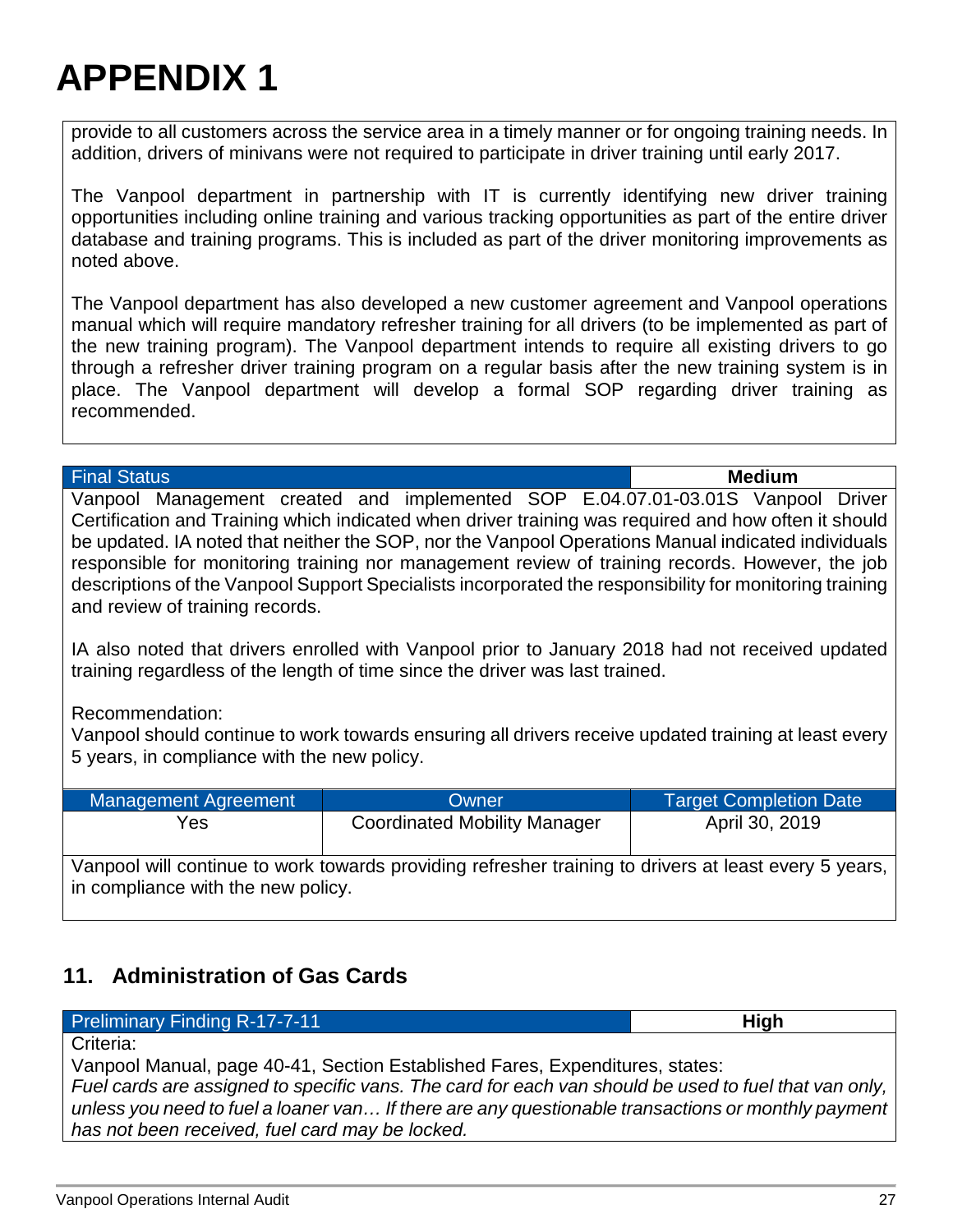Condition:

IA found that controls over ordering and activating, disposing and deactivating, and transferring of gas cards were not adequate. IA noted:

- There was no documentation of gas cards transferred between employees during initial gas card and PIN receipt or de-commissioning of old gas cards, including the date, quantity and card numbers transferred.
- The same individual performed ordering and receipt of gas cards and gas card PINs, at administration and at Vanpool, with no supervisory review or approval, resulting in poor separation of duties.
- Out of 582 gas cards with an active status assigned to UTA Vanpool in the State's gas card system, along with 178 active gas cards assigned to other departments within UTA IA found:
	- o 150 gas cards with an "active status" on the State's report were associated with vehicles that had been retired from Vanpool.
	- o More than one gas card was assigned to 29 vehicles. In 4 cases, the vehicle number was incorrectly recorded on the State's report. In an additional 4 cases the make and model of the van were different. 18 of the cards had not been used in over one year even though it was listed as active on the State's records.
	- o 16 gas cards did not match a Vanpool vehicle, 12 of which had never been used.
- 9 active Vanpool vehicles on Vanpool's April Van Inventory Master List did not have an assigned gas card on the State's record.

#### Root/Cause Analysis:

There are no standard procedures for administration of gas cards. Gas cards assigned to retired vans were reportedly shredded, but were not deactivated through a request to the State. In addition, in prior years gas cards remained with the Vanpool group even after the van was retired, which may have resulted in inaccurate van numbers being associated with certain cards.

#### Effect:

In the event that gas cards are not properly administered, responsibility for cards cannot be established and Vanpool management would not be able to establish accountability for unauthorized purchases. In addition, unauthorized use is more likely to occur and remain undetected. Fuel may be charged to the wrong division.

#### Recommendations

- An SOP should be developed for ordering and receiving, transferring, issuing, approving, monitoring, disposing and deactivating of gas cards and gas card PINs, including:
	- o Requiring documentation and approving signatures whenever gas cards are ordered and whenever they are transferred between individuals.
	- o Separating responsibility for ordering gas cards and gas card PINs from the responsibility for receiving them.
	- o Deactivating gas cards in the State's system whenever vans are retired from Vanpool.
	- o Ensuring that each van has only one active gas card.
	- o Periodic monitoring of outstanding gas cards to ensure active cards are only associated with active vans.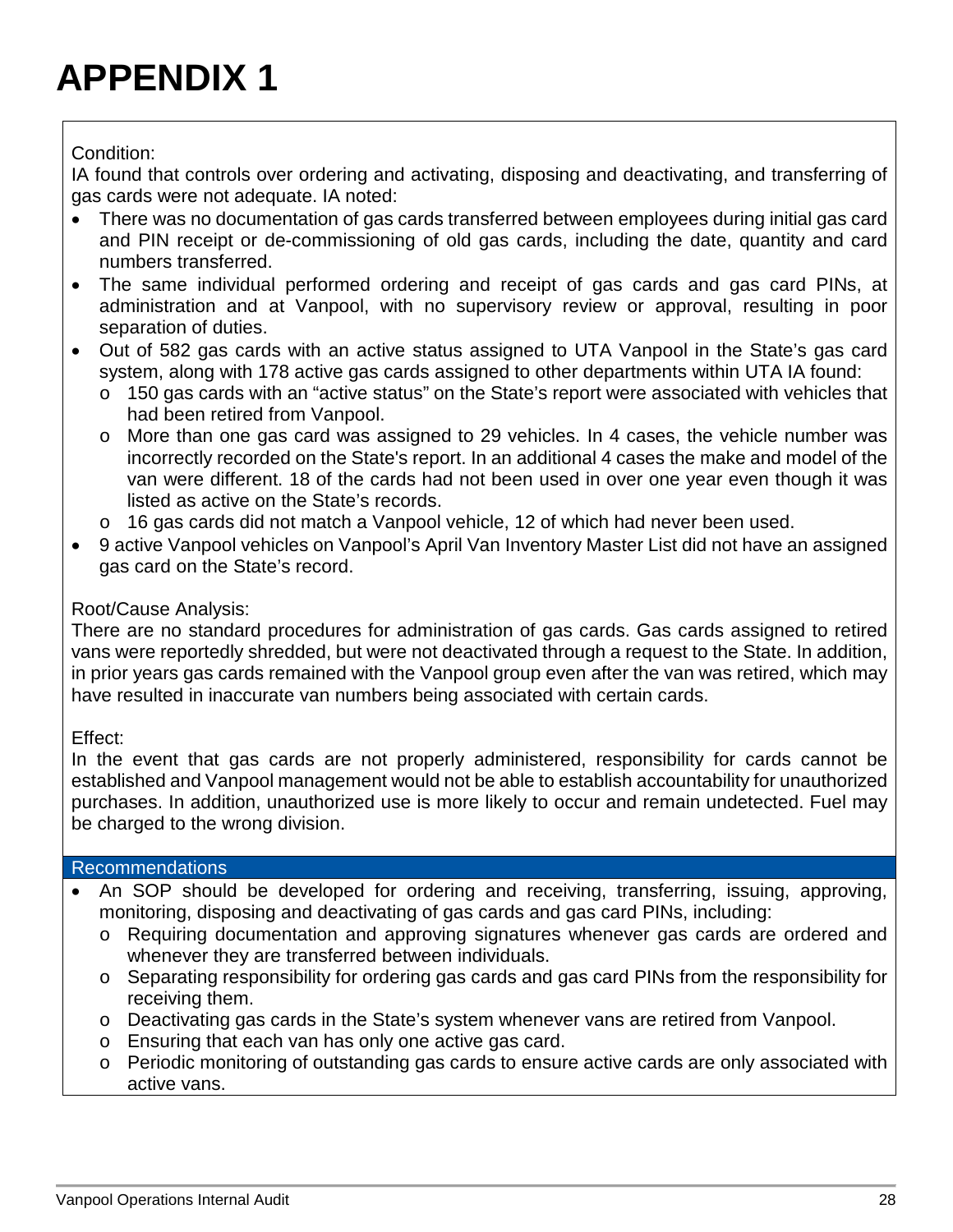• Existing gas cards that are not associated with an active Vanpool van, or that are assigned to the incorrect van, etc. should be researched and corrected or deactivated through a request to the State, as applicable.

| <b>Management Agreement</b> | Owner                             | <b>Target Completion Date</b> |
|-----------------------------|-----------------------------------|-------------------------------|
| Yes                         | Special Services Program Manager, | December 31, 2017             |
|                             | Manager of Maintenance and,       |                               |
|                             | <b>Acting Comptroller</b>         |                               |

Management is aware that the fuel card process is challenging and improvements are needed. The Vanpool department does not manage many aspects of this process and it becomes extremely difficult to provide the services needed by customers, accurately tracking fuel cards and ensuring they are active and associated with the correct vehicles. Additionally, the Vanpool and Accounting departments have identified opportunities to better manage the fuel card processes, however resources have been limited.

The Vanpool and the Accounting departments will identify opportunities for improvements to these processes and procedures which includes opportunities for Vanpool to take greater control in the management of the fuel card processes which impact Vanpool customers. The Vanpool department has also hired a new customer accounts position who can manage this process full time.

The Vanpool department in partnership with the Accounting department will review the fuel card process for improvement opportunities and develop a formal SOP for the management of Vanpool fuel cards which includes the ordering, receiving, transferring, issuing, approving, monitoring, disposing and deactivating of fuel cards and pin numbers.

#### Final Status **High**

Pending implementation of the new fuel system, there was no SOP developed for ordering and receiving, transferring, issuing, approving, monitoring, disposing and deactivating of gas cards and gas card PINs.

In addition, separation of duties over gas card administration remained inadequate, with the same individual ordering and decommissioning cards as well as maintaining physical custody.

There was no documentation created when requesting deactivation of fuel cards nor when transferring fuel cards and PINs between staff and no management review was in place to ensure that cards were ordered and deactivated properly.

Recommendations:

- An SOP regarding gas card administration and use should be developed and implemented, including procedures for ordering and receiving, transferring, issuing, approving, monitoring, disposing, and deactivating of gas cards and gas card PINs
- Physical custody of gas cards and PINs, responsibility for ordering and decommissioning cards in the system, and authorization and approval of gas cards, should be appropriately segregated so that no one person performs more than one function
- Documentation should be created whenever gas cards and PINs change hands and management oversight and review of the process should be designed and implemented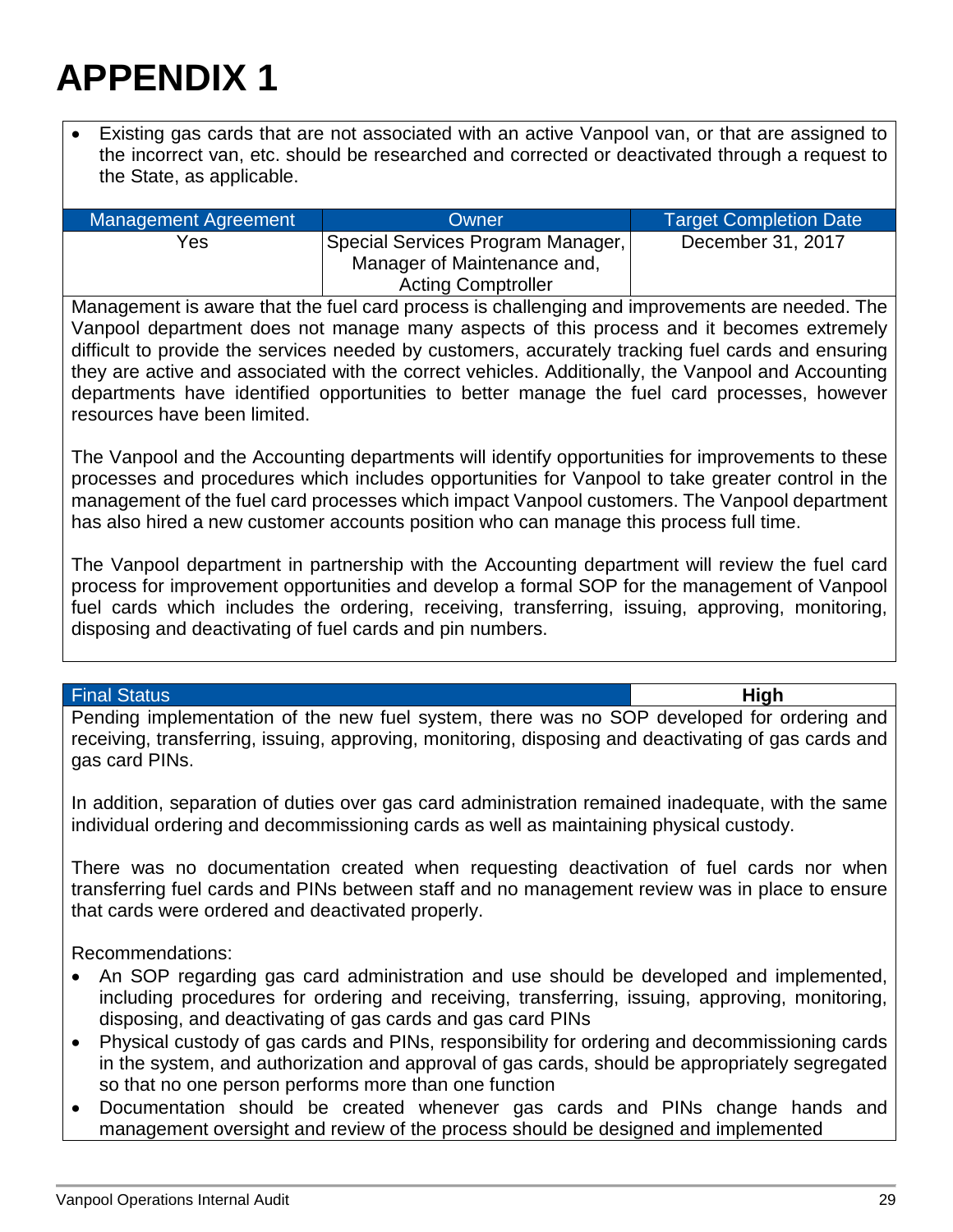| Management Agreement | Owner                                                                       | <b>Target Completion Date</b> |
|----------------------|-----------------------------------------------------------------------------|-------------------------------|
| Yes                  | Coordinated Mobility Manager,<br>Manager of Maintenance, and<br>Comptroller | July 1, 2019                  |

Vanpool Management agrees to create appropriate SOP's and processes upon full implementation of the gas card program. Our request for an extension beyond 90 days is due to the fact that we are unsure what the New gas card system is capable of reporting therefore want to create the details once we have implemented the system and worked out all the system bugs. We also expect to request customized reports which is an additional reason for the 6 month target. We expect this SOP to be completed by Q2 2019.

Accounting's Portion:

Accounting has provided suggestions on the fuel card program controls as UTA went out to RFP for new Vanpool specific fuel card, but will look to formalize those recommendations and responsibilities in writing with vanpool over the next few months as the new cards are being handed out and old cards deactivated.

### <span id="page-30-0"></span>**12. Monitoring Gas Card Expenditures**

| <b>Preliminary Finding R-17-7-12</b>                                                                                                                                                   | <b>High</b> |
|----------------------------------------------------------------------------------------------------------------------------------------------------------------------------------------|-------------|
| Criteria:                                                                                                                                                                              |             |
| In accordance with EL Policy 2.2.1 Asset Protections, which states:<br>the General Manager shall not:<br>1. Fail to protect against:                                                   |             |
| a. Property and casualty losses;                                                                                                                                                       |             |
| b. Public officials' errors and omissions and fiduciary liability;<br>c. Theft and fraud;                                                                                              |             |
| Controls are required to be in place to ensure the appropriate use of gas cards to prevent theft and<br>fraudulent actions.                                                            |             |
| Condition:                                                                                                                                                                             |             |
| Gas card invoices were not reviewed for validity of charges, potential overcharges or abuse.                                                                                           |             |
| • There was no comparison of vehicles with fuel charges per the invoices to vans in the active<br>Vanpool inventory.                                                                   |             |
| 38 gas cards were associated with vehicles that had been retired from Vanpool were used to<br>make a nurchase at least 2 weeks after the date the van was retired. For 26 of these the |             |

- after the date the van was re purchase was made by another UTA department, indicating that the gas card may have been transferred along with the van but not updated on the State's gas card system.
- Odometer entry errors, potentially excessive or abusive purchases were not reviewed or followed up on using exception codes included on the detailed invoice or any other method.

#### Root/Cause Analysis:

There is no SOP for monitoring expenditures made using gas cards. There is a high volume of monthly transactions, making manual reviews more time-consuming and difficult. In addition, staff were not aware of exception codes available for review on gas card invoices.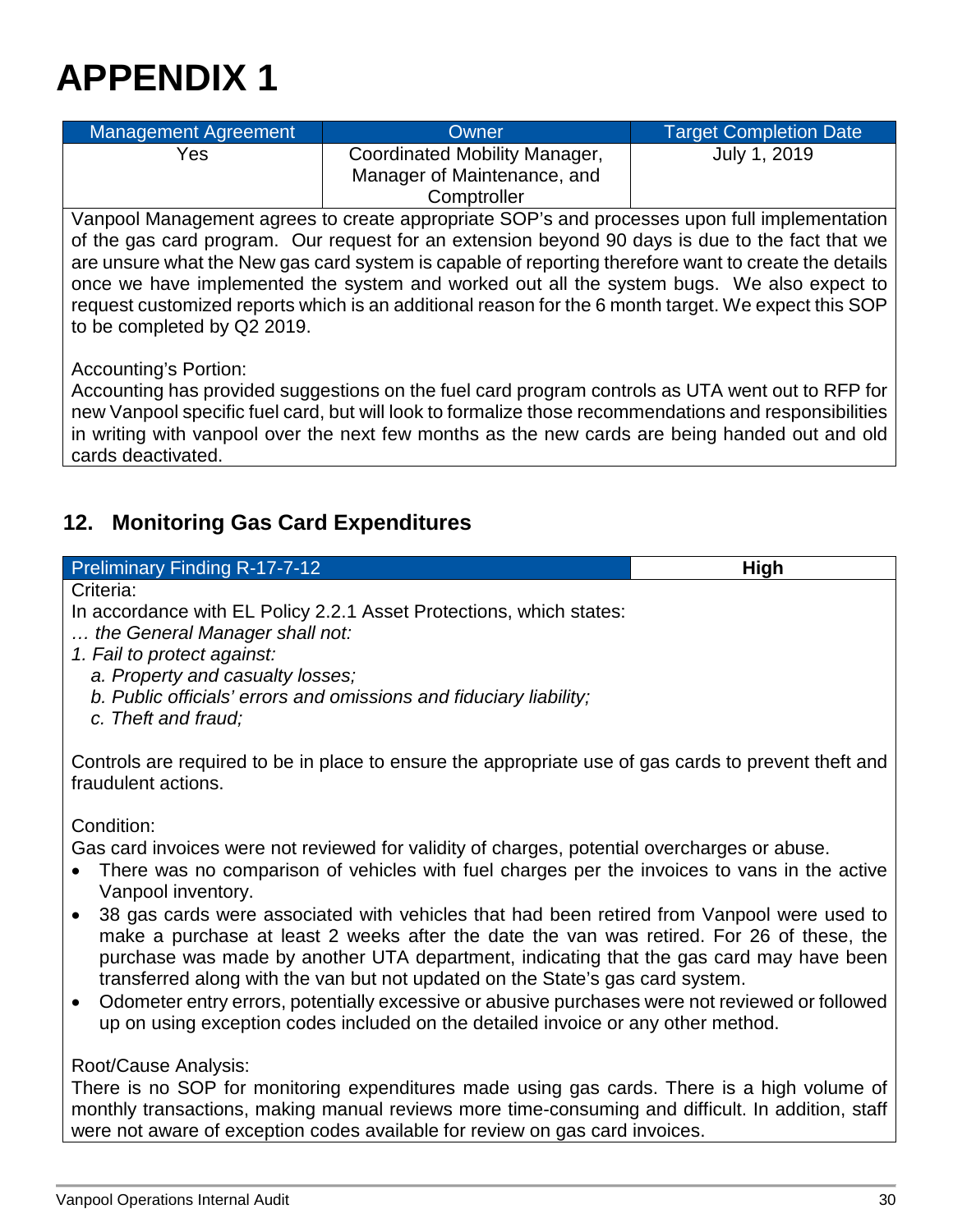Effect:

If gas card expenditures are not monitored, gas cards could be used by unauthorized individuals for excessive purchases, personal use and/or purchases not allowed under policy.

#### Recommendations

- Gas card transactions should be monitored for odometer entry errors, purchases that are not allowed, or that are potentially excessive or abusive, using existing exception codes on detailed gas card invoices, or using other means.
- Gas card transactions should be monitored to ensure that charges match active Vanpool vehicles.
- An SOP should be developed regarding required monitoring of gas expenditures and required follow-up.

| Management Agreement | Owner                             | <b>Target Completion Date</b> |
|----------------------|-----------------------------------|-------------------------------|
| Yes                  | Special Services Program Manager, | December 31, 2017             |
|                      | Manager of Maintenance, and       |                               |
|                      | <b>Acting Comptroller</b>         |                               |

Vanpool management is aware that potential misuse of fuel cards is a risk to UTA. Management has worked with the data analysis team to identify opportunities to review monthly fuel card data in order to identify outliers or potential fuel card misuse. Initial challenges were identified due to the large amounts of data including numerous data entry errors by customers during the fueling process. The Vanpool team will continue to work with the data analysis team to develop and implement solutions which assist customers in reducing errors.

The Vanpool department will develop a system and process for the monthly reviewing of invoices and data analysis of the fuel card usage reports to identify potential misuse or other fuel card issues. The Vanpool team will also develop a formal SOP for auditing monthly fuel usage and reports as recommended.

#### Final Status **High**

Pending implementation of the new gas card system, no SOP had been put into place regarding fuel cards. In addition, gas card invoices and transactions are not reviewed for validity of charges, potential overcharges nor abuse.

Vanpool Management had acquired and was in the process of implementing a new fuel card system. The system included tracking and monitoring of fuel cards and monitoring reports to assist in identification of usage that may indicate errors or abuse. The effectiveness of the controls available in the new system could not be validated as it was not in use during the audit period. The risks identified continued to be elevated pending implementation of the new system.

IA obtained a report of active fuel cards from the current system and found 120 fuel cards out of 539 that did not match an active van pool vehicle. In each case, fuel cards had not been used during the audit period. Out of 13 selected for further testing, 9 were found to have been retired from Vanpool. 2 were identified as "Loaner" vehicles and 1 was awaiting reassignment.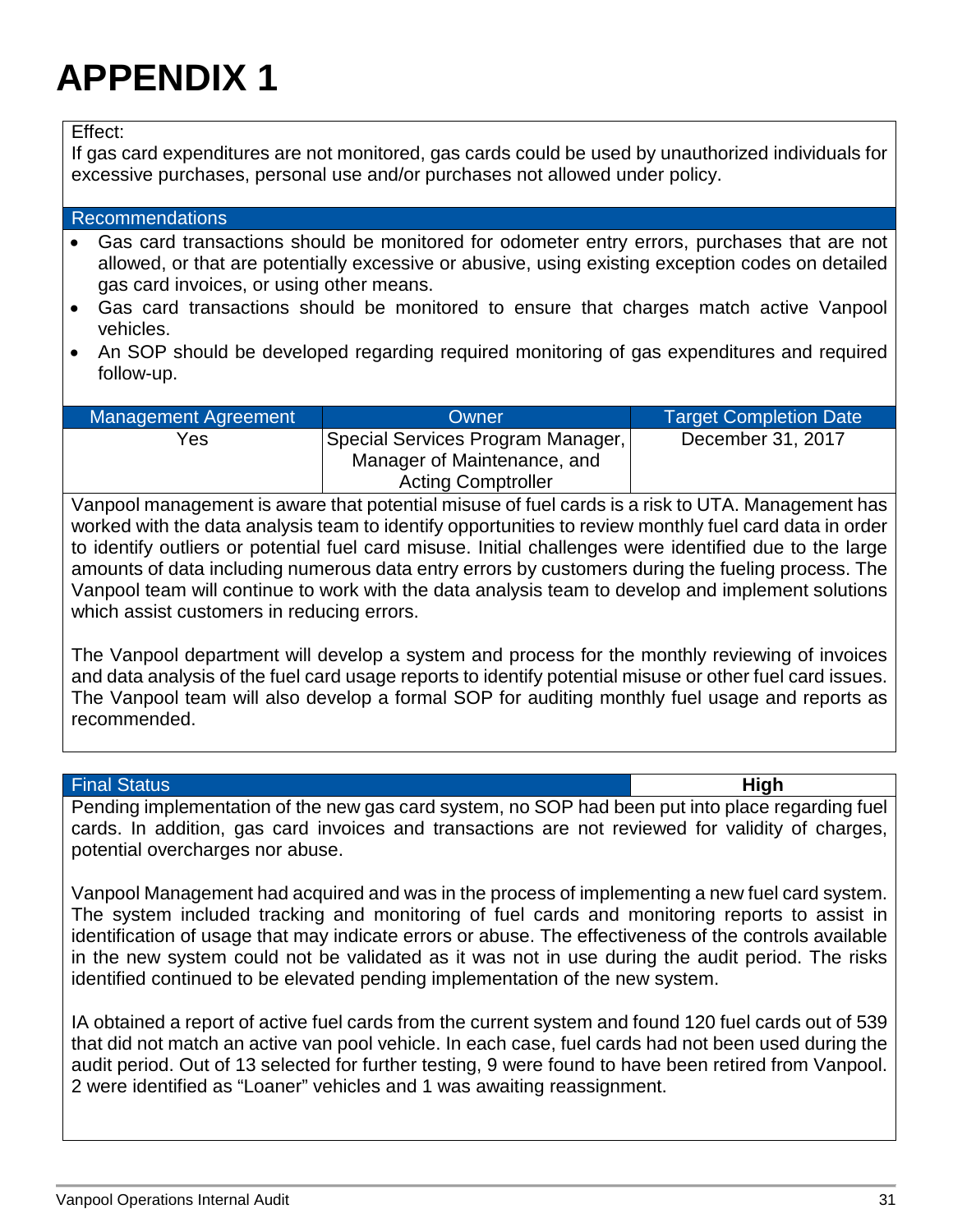Recommendations:

- An SOP regarding gas card administration and use should be developed and implemented
- Gas card transactions should be monitored for odometer entry errors, purchases that are not allowed, and purchases that are excessive or potentially abusive
- Active cards should be monitored to ensure that they match active Vanpool vehicles

| Management Agreement | Owner                                                                       | <b>Target Completion Date</b> |
|----------------------|-----------------------------------------------------------------------------|-------------------------------|
| Yes                  | Coordinated Mobility Manager,<br>Manager of Maintenance, and<br>Comptroller | July 1, 2019                  |

Vanpool Management will identify the new reporting capabilities with the new fuel card program and agrees to create appropriate SOP's and processes upon full implementation of the gas card program. We expect this SOP to be completed by Q2 2019. Our request for an extension beyond 90 days is due to the fact that we are unsure what the new gas card system is capable of reporting therefore want to create the details once we have implemented the system and worked out all the system bugs. We also expect to request customized reports which is an additional reason for the 6 month target

Accounting's Portion:

Accounting has provided suggestions on the fuel card program controls as UTA went out to RFP for new Vanpool specific fuel card, but will look to formalize those recommendations and responsibilities in writing with vanpool over the next few months as the new cards are being handed out and old cards deactivated.

### <span id="page-32-0"></span>**13. Grants Management**

#### **Preliminary Finding R-17-7-13 High High**

#### Criteria:

Grants Development and Management, UTA's Grants-Related Positions, their Interactions, and Processes, Standard Operating Procedures, Section 4.5, states, *"In preparing the drawdown request, the Assistant Comptroller will review that all expenses being reported as eligible for*  drawdown have been paid, match requirements have been met, adequate supporting *documentation is available, and the expenditures align with the grant budget."*

Condition:

IA found that controls over the Congestion Mitigation Air Quality (CMAQ) grant drawdown processes, and annual CMAQ grant reporting to the Wasatch Front Regional Council (WFRC), were not adequate based on the following:

- There was no secondary review of the WFRC annual report prepared by the Special Services Program Manager
- Not all information on the WFRC annual report had supporting documentation on file
- The WFRC annual report was not provided to or reviewed by Accounting for accuracy of the accounting information
- CMAQ grant drawdowns and back up documentation were not reviewed by the Special Services Program Manager on behalf of Vanpool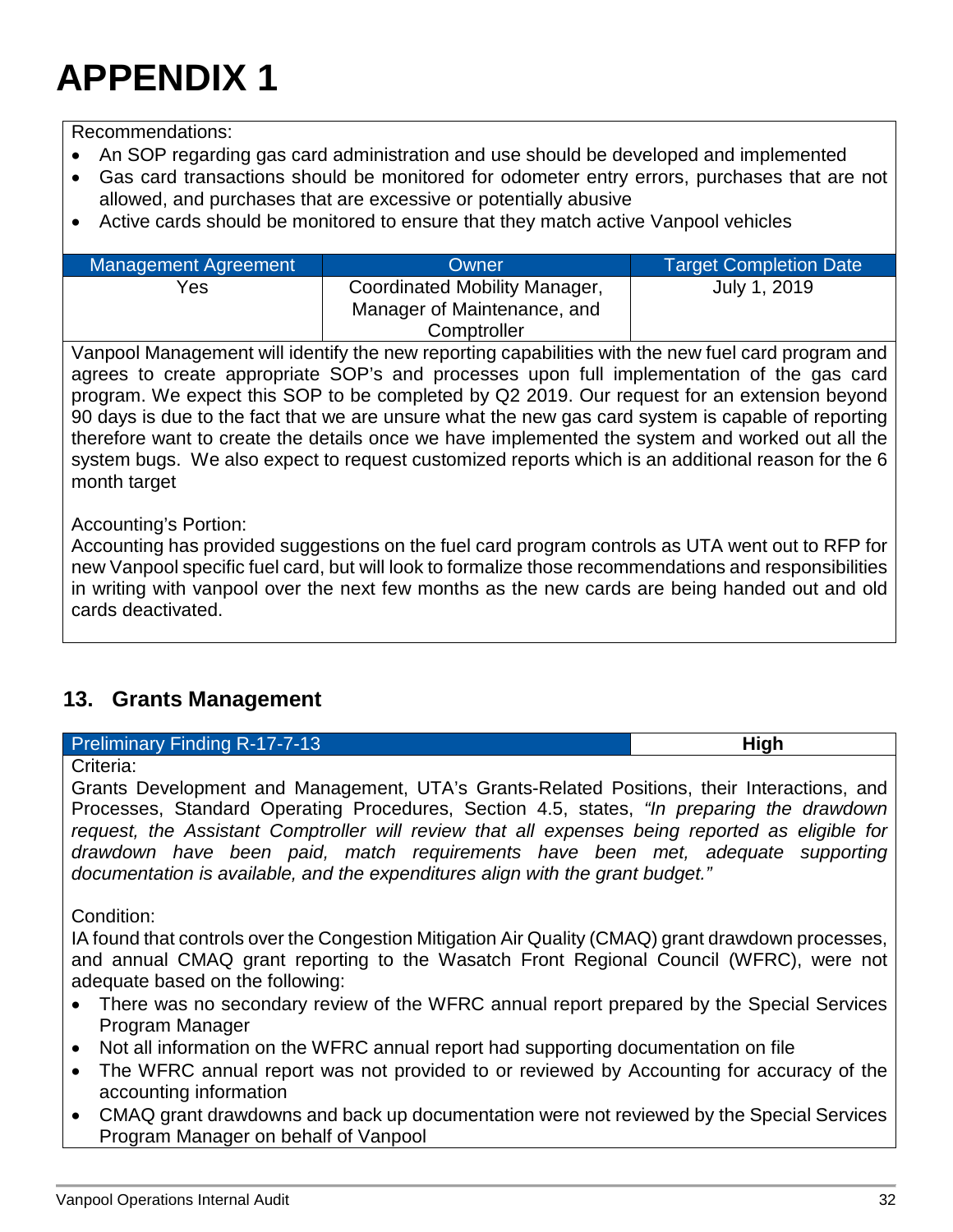- The Assistant Comptroller did not review CMAQ grant applications for an assessment of allowable expenditures prior to submitting grant drawdowns
- There was no practice to compare the expenditures submitted per the CMAQ drawdowns to expenditures included on the WFRC annual report and different methodologies were used to account for eligible expenditures. In addition, there was no reconciliation of WFRC reported CMAQ revenue listed to amounts actually drawn down.

#### Root/Cause Analysis:

There is no SOP for Vanpool grant application, drawdowns or yearly report preparation. In addition, the Special Services Program manager took over the role the WFRC reporting process from a predecessor without documentation of how prior reports were compiled. CMAQ grants span over the course of several years. In some cases the staff involved in the application are no longer part of UTA or now serve in a different position.

#### Effect:

Amounts drawn down may not be compliant with the terms of the grant. UTA may be subject to negative publicity and/or may be required to return Federal funds.

#### Recommendations

- An SOP be developed for grant applications, monitoring and approval of drawdowns by Vanpool and preparation of the annual WFRC CMAQ report, as well as CMAQ report review.
- The Assistant Controller should review grant applications or receive other, documented assurance, that only allowed expenditures are included prior to requesting funds drawdown.
- Amounts drawn down and related backup should be reviewed by the Special Services Program Manager.
- Independent review of the annual WFRC report should occur and back up all documentation should be retained.
- A copy of the WFRC annual report should be provided to Accounting and a consistent methodology followed for determining qualifying expenditures and service areas to be used for drawdowns and WFRC reporting.

| Management Agreement | Owner                            | <b>Target Completion Date</b> |
|----------------------|----------------------------------|-------------------------------|
| Yes                  | Special Services Program Manager | December 31, 2017             |
|                      | and Acting Comptroller           |                               |

The accounting department will work with Vanpool management to develop an SOP to coordinate the sharing and review of information of reports and drawdowns before they are submitted. In addition, the accounting department will review the applicable CMAQ grant applications to determine which costs are eligible for grant reimbursement prior to preparing drawdown requests.

Vanpool management will finalize and document the methodology used for preparing the WFRC annual report including implementing a review process with the accounting department and Special Services General Manager.

#### Final Status **Medium**

Vanpool Management created and implemented SOP E.04.07.01-05.01S Grant and Program Performance Reporting, which included provisions regarding independent review and sign off on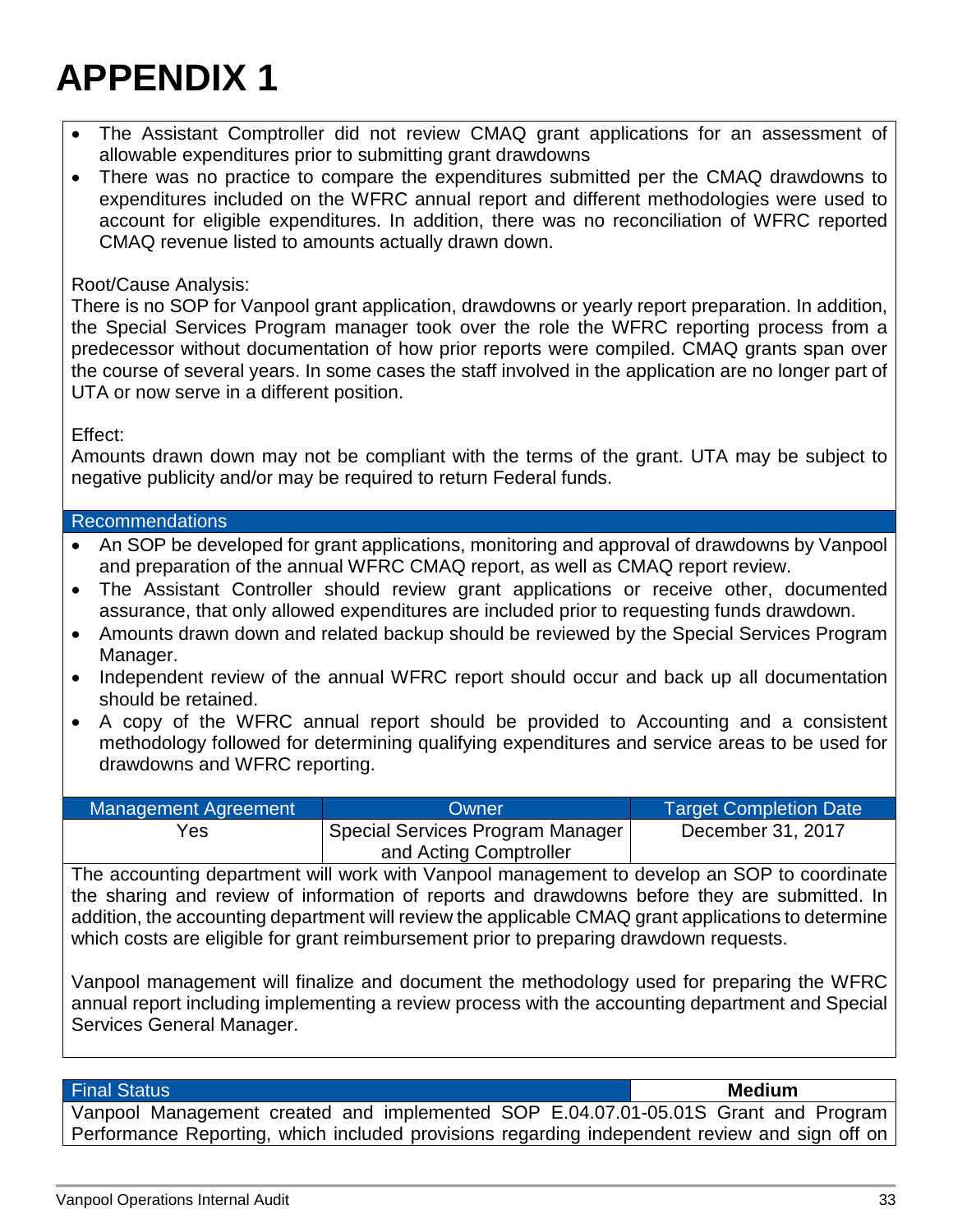Vanpool performance reports by the Special Services General Manager and the UTA Comptroller. The SOP also describes the methodology used for reported figures. However, IA noted that the SOP did not include guidelines regarding:

- Retention of supporting documentation
- Consistency between performance reporting figures and accounting drawdowns
- Requirements for Vanpool sign off of Accounting drawdowns

IA reviewed the WFRC CMAQ Report (Rideshare Annual Report) for 2017 and noted that it had been reviewed and approved by the Special Services General Manager and the UTA Comptroller in accordance with the new policy.

A haphazard sample of 8 reported figures were selected for review and comparison to supporting documentation. IA found that the number of vans reported for 1 service area selected for review was understated. In addition, because expenditures were allocated based on percentage of vans by service area, the allocation of expenditure for sampled areas was also impacted. The total expenditure amount reported remained the same.

The methodology for calculating 2 other figures selected for review was not included in the SOP and the source for the figures was not readily apparent in the back up provided.

Accounting processes and submits drawn-downs of grant funds. There was no process in place for Vanpool management to review and sign off on amounts drawn down.

Recommendations:

- The SOP should be reviewed and modified to include guidance regarding the areas listed above
- The methodology for each figure should be included in the SOP and that backup should be retained to support each item reported
- Vanpool Management should review the drawdown of the grant funds done by Accounting

| Management Agreement | <b>Owner</b>                     | <b>Target Completion Date</b> |
|----------------------|----------------------------------|-------------------------------|
| Yes                  | Coordinated Mobility Manager and | December 20, 2018             |
|                      | Comptroller                      |                               |

Vanpool Management agrees to comply with UTA Corporate Policy 1.1.10 Records Access & Management Policy specific to the retention of records.

Vanpool will revisit the annual report to WFRC, which may change based on WFRC requirements. Vanpool will retain supporting documentation and methodologies used for whatever report is generated. Vanpool will revisit the existing SOP and make modifications if necessary

Accounting's Portion:

Accounting will create a new SOP that looks like this:

Before each drawdown request is made, Accounting will forward a spreadsheet listing the transactions included in the request to Vanpool management for their review. If Vanpool management would like to see backup of a transaction in the spreadsheet, Accounting will provide such. Vanpool management will provide written notification to Accounting stating that they agree with the transactions and the proper grant procurement has been completed for the expenses in the request being drawn down and Accounting will proceed with the drawdown. If Vanpool management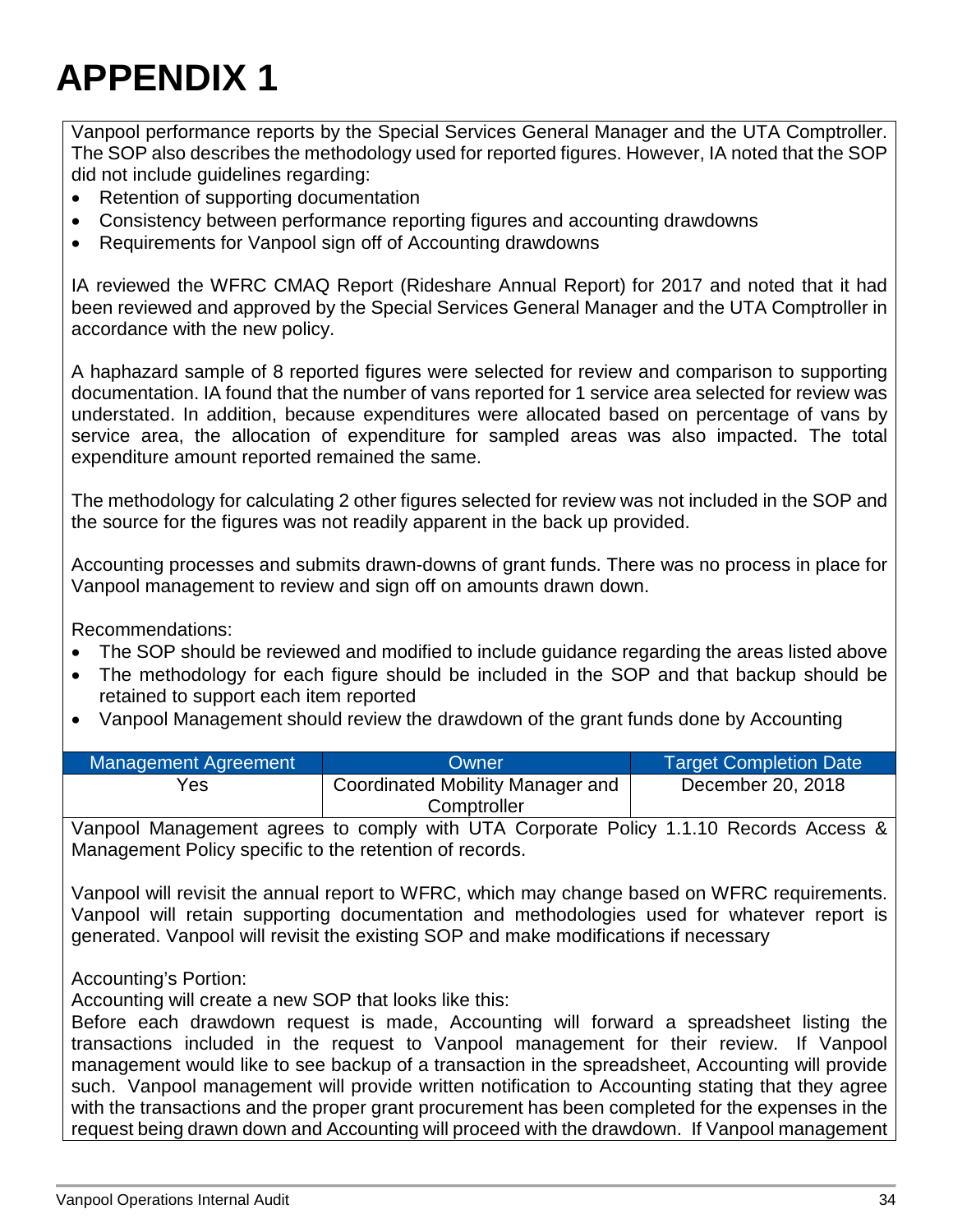fails to provide written notification of their approval within 3 days of receiving the spreadsheet from Accounting, Accounting will consider this as an approval and proceed with the drawdown. If Vanpool management believes that any transactions should not be included in the drawdown, Accounting will remove those transactions from the drawdown request, unless Accounting can provide a satisfactory explanation of why they are included in the draw down.

### <span id="page-35-0"></span>**14. Risk Assessment**

| <b>Preliminary Finding R-17-7-14</b>                                                                                                                                                                                              | High                             |                               |  |  |
|-----------------------------------------------------------------------------------------------------------------------------------------------------------------------------------------------------------------------------------|----------------------------------|-------------------------------|--|--|
| Criteria:<br>Best practice necessitates that risks are identified and actively managed to mitigate adverse impacts<br>on achieving management's objectives.                                                                       |                                  |                               |  |  |
| Condition:<br>While Vanpool management was aware of risks facing Vanpool Operations, there was not a defined<br>risk register in place that included the potential impact of that risk and any mitigating controls.               |                                  |                               |  |  |
| Root/Cause Analysis:<br>Management oversight                                                                                                                                                                                      |                                  |                               |  |  |
| Effect:<br>Critical risks may exist that management is not aware of or not managing, which could result in<br>Vanpool's objectives not being met.                                                                                 |                                  |                               |  |  |
| Recommendation                                                                                                                                                                                                                    |                                  |                               |  |  |
| Management should implement a risk register that identifies the key risks, assigns ownership where<br>actions have to be taken to address the risks, and a monitoring process to review the risk register<br>on a periodic basis. |                                  |                               |  |  |
| <b>Management Agreement</b>                                                                                                                                                                                                       | Owner                            | <b>Target Completion Date</b> |  |  |
| Yes                                                                                                                                                                                                                               | Special Services Program Manager | April 30, 2018                |  |  |
| Vanpool management will develop and monitor a risk register as recommended including identifying<br>and implementing effective solutions to continuing mitigating risk to the department and UTA.                                 |                                  |                               |  |  |
|                                                                                                                                                                                                                                   |                                  |                               |  |  |
| <b>Final Status</b>                                                                                                                                                                                                               |                                  | <b>High</b>                   |  |  |
| A risk assessment for Vanpool has not been conducted, in part due to changes in Vanpool<br>management and other, competing tasks.                                                                                                 |                                  |                               |  |  |
| Recommendation:<br>A documented risk assessment of Vanpool operations should be conducted                                                                                                                                         |                                  |                               |  |  |

| Management Agreement | Owner:                              | Target Completion Date |  |
|----------------------|-------------------------------------|------------------------|--|
| Yes                  | <b>Coordinated Mobility Manager</b> | July 1, 2019           |  |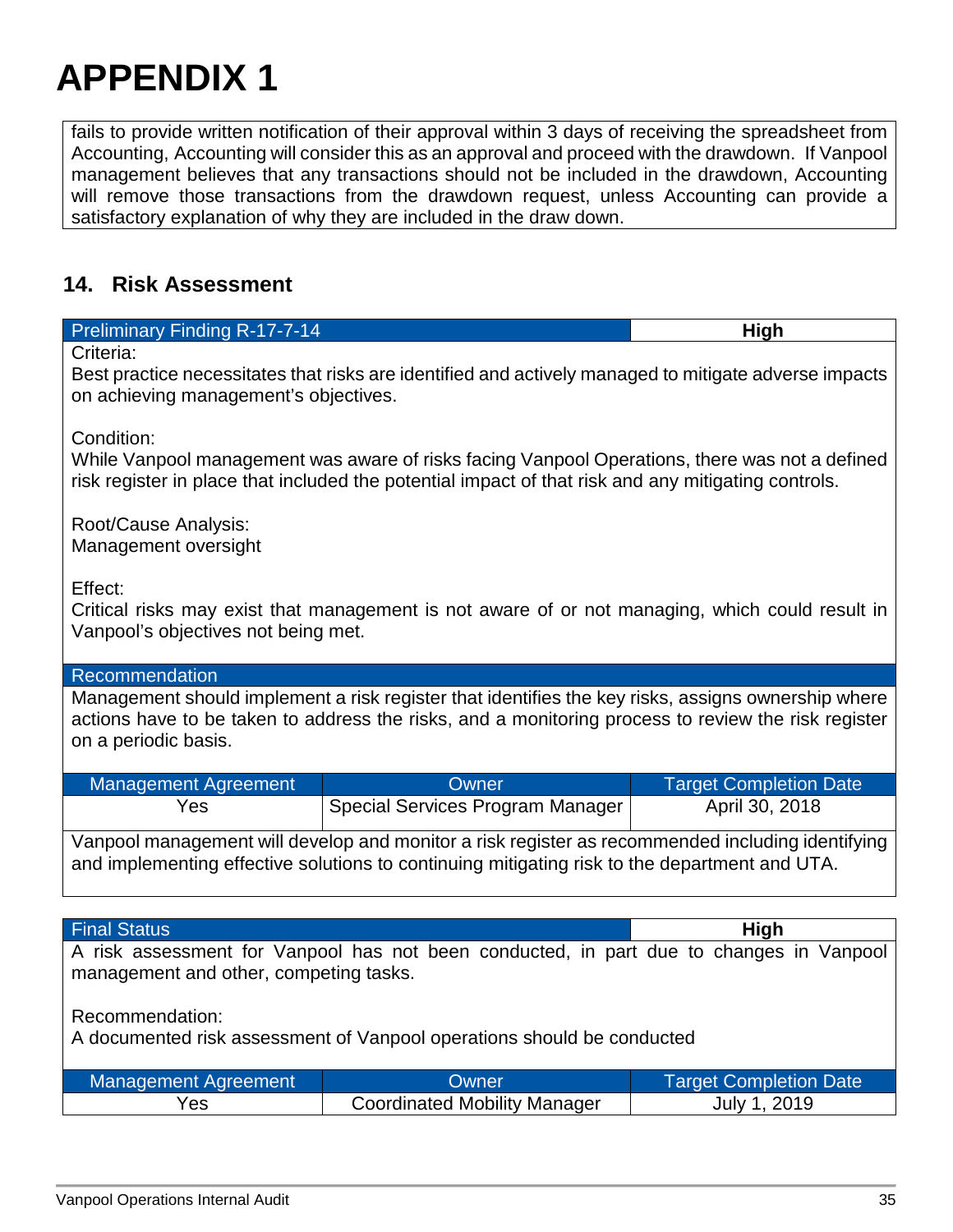Vanpool management will develop and monitor a risk register as recommended including identifying and implementing effective solutions to continuing mitigating risk to the department and UTA no later than Q2, 2019. The reason for the extended time is due to staffing changes. It is anticipated that a new manager will be in position in January 2019. The OJT/program review will be approximately 90 days. With higher priorities in new software implementation a formal risk assessment isn't practical to be completed before 6 months from hire.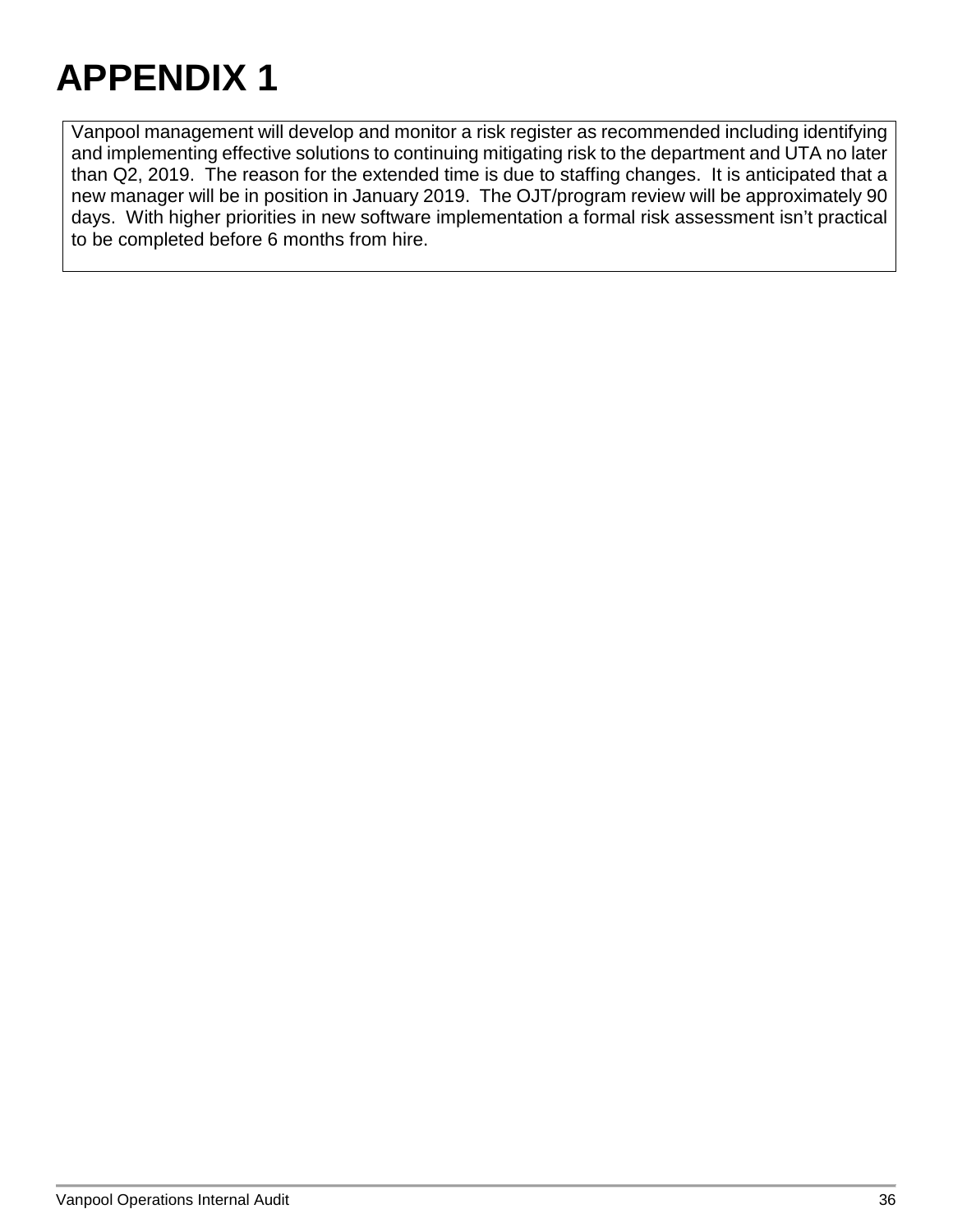### <span id="page-37-0"></span>**REPORT RATING MATRICES\***

### **OVERALL REPORT RATING**

The overall report ratings are defined as follows, applicable to the audit scope as defined

| <b>Descriptor</b>                 | <b>Guide</b>                                                                                                                                                       |
|-----------------------------------|--------------------------------------------------------------------------------------------------------------------------------------------------------------------|
| <b>Fully effective</b>            | Controls are as good as realistically possible, both well-designed<br>and operating as well as they can be.                                                        |
| <b>Substantially</b><br>effective | Controls are generally well designed and operating well but some<br>improvement is possible in their design or operation.                                          |
| <b>Partially effective</b>        | Controls are well designed but are not operating that well.<br><b>OR</b><br>While the operation is diligent, it is clear that better controls could<br>be devised. |
| <b>Largely ineffective</b>        | There are significant gaps in the design or in the effective operation<br>of controls - more could be done.                                                        |
| <b>Totally ineffective</b>        | Virtually no credible controls relative to what could be done.                                                                                                     |

### **DETAILED FINDING PRIORITY RATING**

| <b>Descriptor</b>  | <b>Guide</b>                                                                                                                                                                                                                                                                                                              |
|--------------------|---------------------------------------------------------------------------------------------------------------------------------------------------------------------------------------------------------------------------------------------------------------------------------------------------------------------------|
| <b>High</b>        | Matters considered being fundamental to the maintenance of<br>internal control or good corporate governance. These matters<br>should be subject to agreed remedial action within three months.                                                                                                                            |
| <b>Medium</b>      | Matters considered being important to the maintenance of internal<br>control or good corporate governance. These matters should be<br>subject to agreed remedial action within six months.                                                                                                                                |
| Low                | Matters considered being of minor importance to the maintenance<br>of internal control or good corporate governance or that represents<br>an opportunity for improving the efficiency of existing processes.<br>These matters should be subject to agreed remedial action and<br>further evaluation within twelve months. |
| <b>Implemented</b> | Management action has been taken to address the risk(s) noted in<br>the audit finding.                                                                                                                                                                                                                                    |